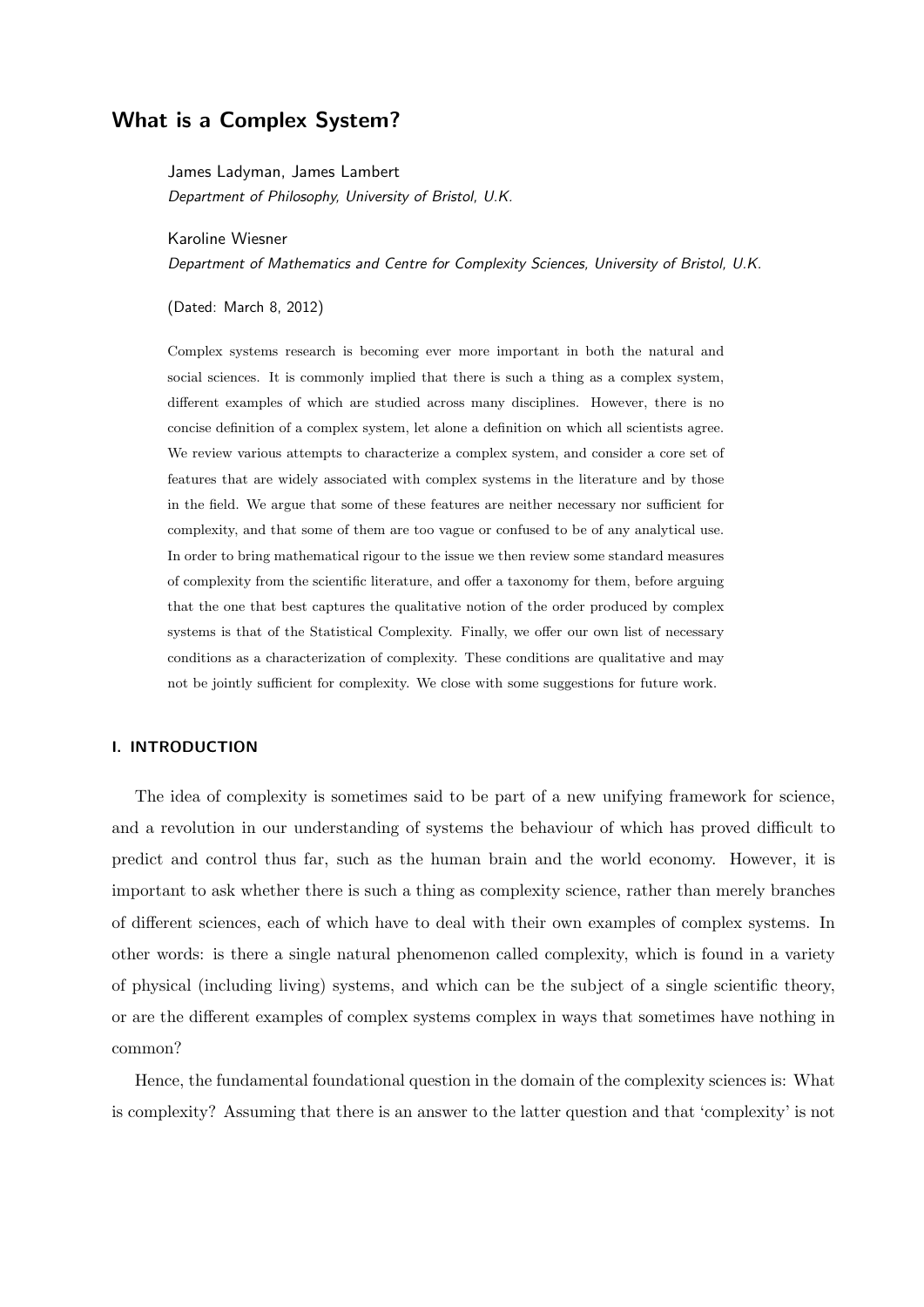just an empty term, we should then ask more particularly whether there is one kind of complexity for all the sciences or whether complexity is domain-specific?

In the next section, we review various attempts to characterize a complex system, and consider a core set of features that are widely associated with complexity by scientists in the field. We argue that some of these features are not necessary for complexity after all, and that some of them are too vague or confused to be of an analytical use. In Section III we briefly discuss the connections between complexity and probability and information, before explaining the Shannon entropy and the algorithmic complexity, and arguing that neither is adequate as a measure of complexity. Having introduced a distinction between 'deterministic' and 'statistical' complexity measures, in Section IV we review some standard measures of complexity from the scientific literature. In Section V we consider the popular idea that complexity lies between order and randomness and argue that the one that best captures the qualitative notion of the order produced by complex systems is that of the Statistical Complexity. In Section VI, we scrutinise the alleged necessity and sufficiency of a number of conditions that have been proposed in the literature. We offer our own list of necessary conditions for complexity. These conditions are qualitative and may not be jointly sufficient for complexity. We then briefly discuss the very important idea of a hierarchy of organization in complex systems and close with some suggestions for future work. We do not arrive at a definition of a complex system in the sense of necessary and sufficient conditions but engage in explication of the notion of complex system, so that what is implicit in the science is made more explicit though not completely so. We can hardly think of any important scientific concepts that admit of an analysis into necessary and sufficient conditions but that ought not to dissuade us from introducing such clarity and precision as we can.

## II. COMPLEX SYSTEMS AND THEIR FEATURES

Complexity science has been comparatively little studied by analytic philosophers of science, however, it has been widely discussed by social scientists and philosophers of social science. Rather than begin our investigations with what they have said about it we think it best to start with what practicing complexity scientists say about what a complex system is. The following quotations (apart from the last one) come from a special issue of Science on "Complex Systems" featuring many key figures in the field (*Science* 2 April 1999).

1. "To us, complexity means that we have structure with variations."(18, p. 87)

2. "In one characterization, a complex system is one whose evolution is very sensitive to initial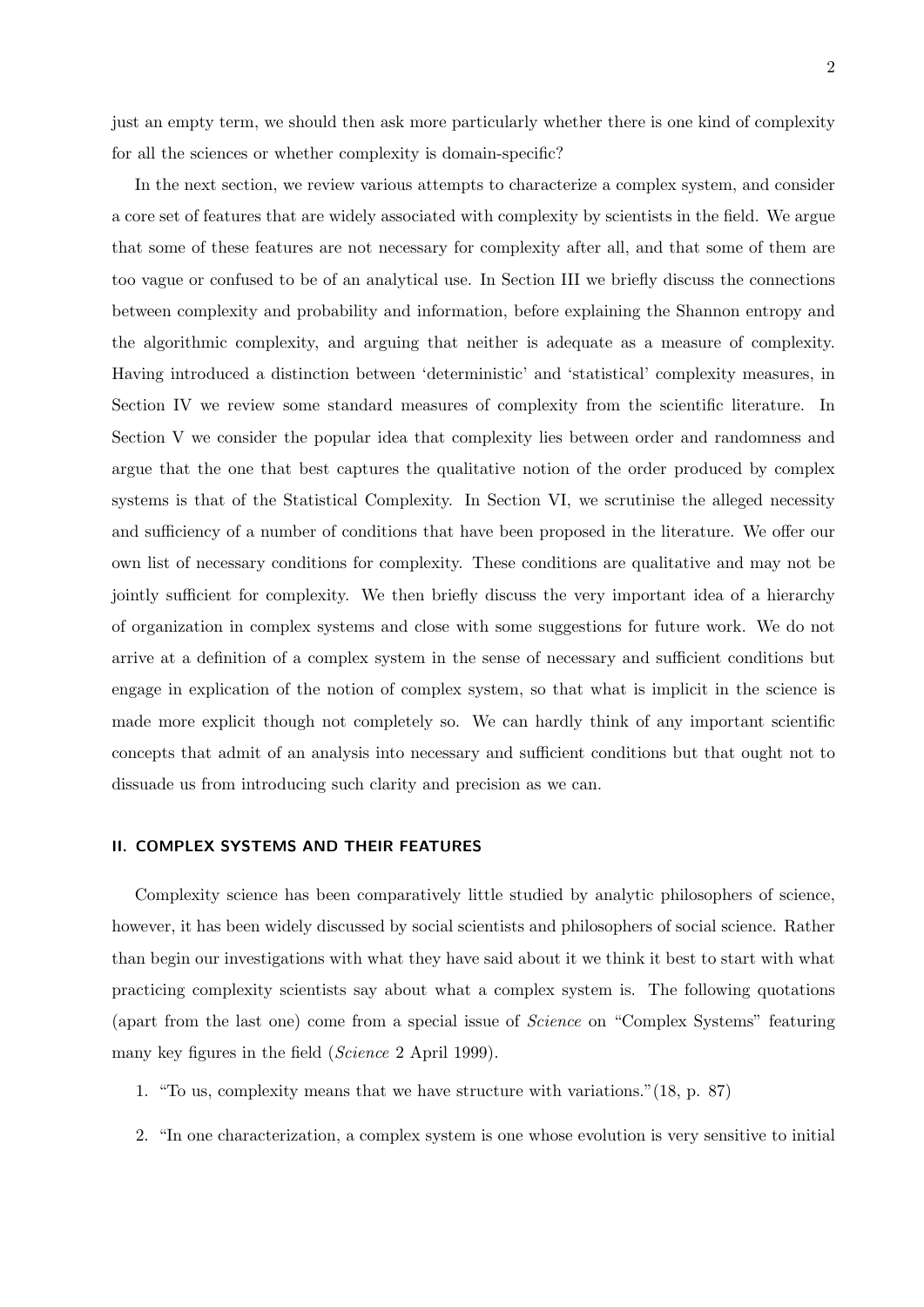conditions or to small perturbations, one in which the number of independent interacting components is large, or one in which there are multiple pathways by which the system can evolve. Analytical descriptions of such systems typically require nonlinear differential equations. A second characterization is more informal; that is, the system is "complicated" by some subjective judgment and is not amenable to exact description, analytical or otherwise."(52, p. 89)

- 3. "In a general sense, the adjective "complex" describes a system or component that by design or function or both is difficult to understand and verify. [...] complexity is determined by such factors as the number of components and the intricacy of the interfaces between them, the number and intricacy of conditional branches, the degree of nesting, and the types of data structures."(50, p. 92)
- 4. "Complexity theory indicates that large populations of units can self-organize into aggregations that generate pattern, store information, and engage in collective decision-making."(39, p. 99)
- 5. "Complexity in natural landform patterns is a manifestation of two key characteristics. Natural patterns form from processes that are nonlinear, those that modify the properties of the environment in which they operate or that are strongly coupled; and natural patterns form in systems that are open, driven from equilibrium by the exchange of energy, momentum, material, or information across their boundaries." (51, p. 102)
- 6. "A complex system is literally one in which there are multiple interactions between many different components." (40, p. 105)
- 7. "Common to all studies on complexity are systems with multiple elements adapting or reacting to the pattern these elements create." (2, p. 107)
- 8. "In recent years the scientific community has coined the rubric 'complex system' to describe phenomena, structure, aggregates, organisms, or problems that share some common theme: (i) They are inherently complicated or intricate [...]; (ii) they are rarely completely deterministic; (iii) mathematical models of the system are usually complex and involve non-linear, ill-posed, or chaotic behavior; (iv) the systems are predisposed to unexpected outcomes (so-called emergent behaviour)." (14, p. 410)
- 9. "Complexity starts when causality breaks down" (12)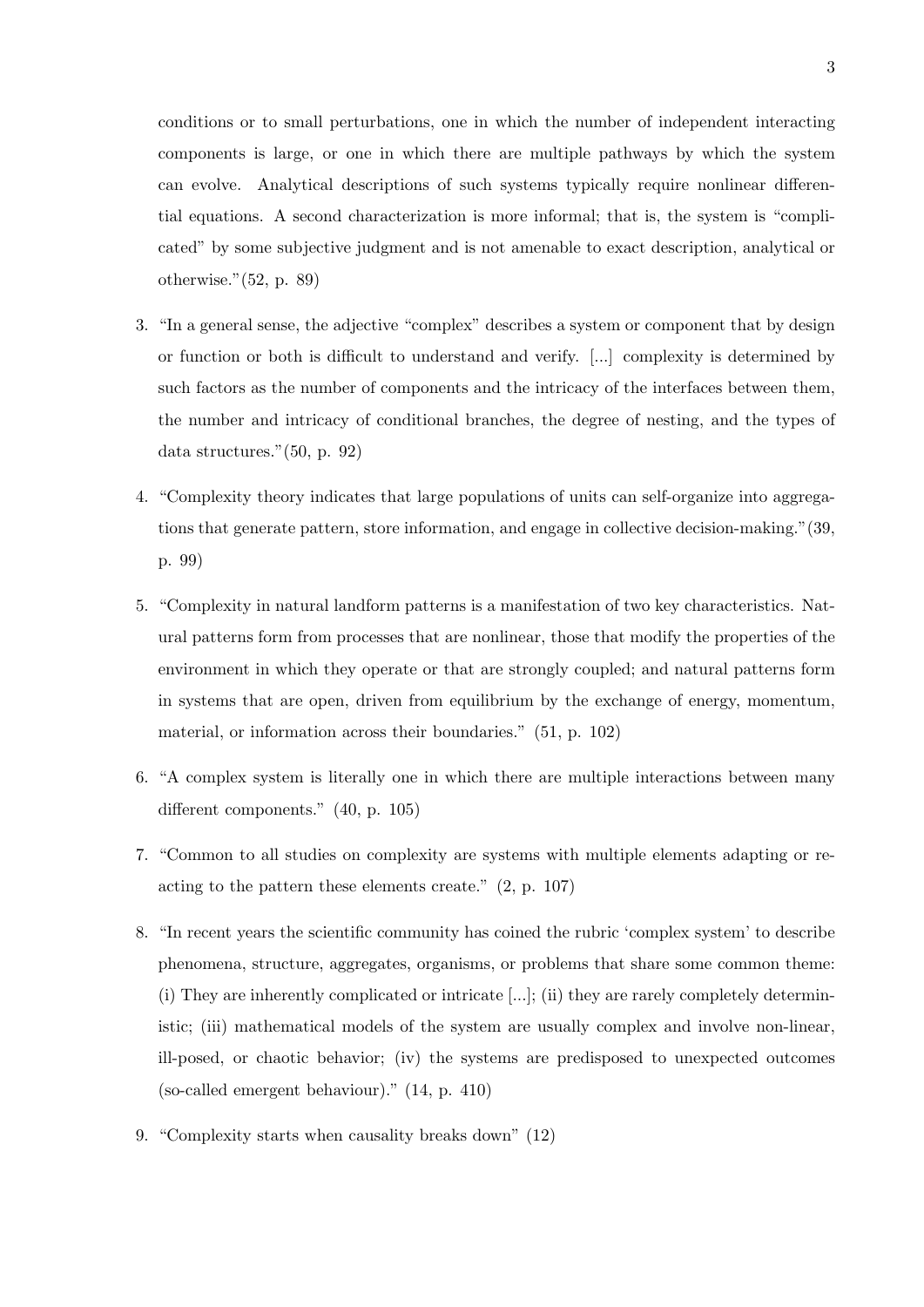The last citation well illustrates the difficulties of this field. Clearly many people will have a sufficiently permissive idea of causality to allow that there are causal relationships in complex systems, indeed many people will claim that complexity science's main job is to understand them. (1) may be true but is hardly informative unless we define what we mean by structure and variations. (2) asks us to choose between the conflation of complexity science with chaos and nonlinear dynamics, or the conflation of complexity with having a lot of components, or the conflation of complexity with a system with different possible histories on the one hand, and a completely subjective answer to our question. (3) and (4) takes us to more interesting territory. The computational notions of data structures, conditional branches and information processing are central to complexity science, and they will be of central importance in Sections III, IV, and V. (5) introduces the central idea of nonlinearity. We argue in the next section that while many complex systems are subject to nonlinear dynamics, this is neither a necessary nor a sufficient condition for complexity. We endorse the view of (6) and (7) that a system cannot be complex unless there are many components interacting within it, but we argue this condition is not sufficient, and that it is of limited interest in so far as it is left vague what 'many' means. (8) introduces the idea of emergence that we argue is too confused to be part of an informative characterization of a complex system.

Abstracting from the quotations above and drawing on the culture of complexity science as expressed through a wide range of popular as well as academic sources, we arrive at the following list of properties associated with the idea of a complex system:

#### A. Nonlinearity

Nonlinearity is often considered to be essential for complexity. A system is linear if one can add any two solutions to the equations that describe it and obtain another, and multiply any solution by any factor and obtain another. Nonlinearity means that this superposition principle does not apply.

The interesting consequences of nonlinearity are often when the divergence of the system from the superposition principle is particularly extreme with respect to properties other than those specified by the microstate: such as, for example, the property of being alive or dead of an organism whose fate is determined by a nonlinear dynamical system like a skidding car. We often consider systems where we take fine-grained states, such as the positions and momenta of particles for example, as the inputs for dynamical equations, but we are really interested in the values of physical quantities that are coarse-grained with respect to the microstate. Non-linearity in the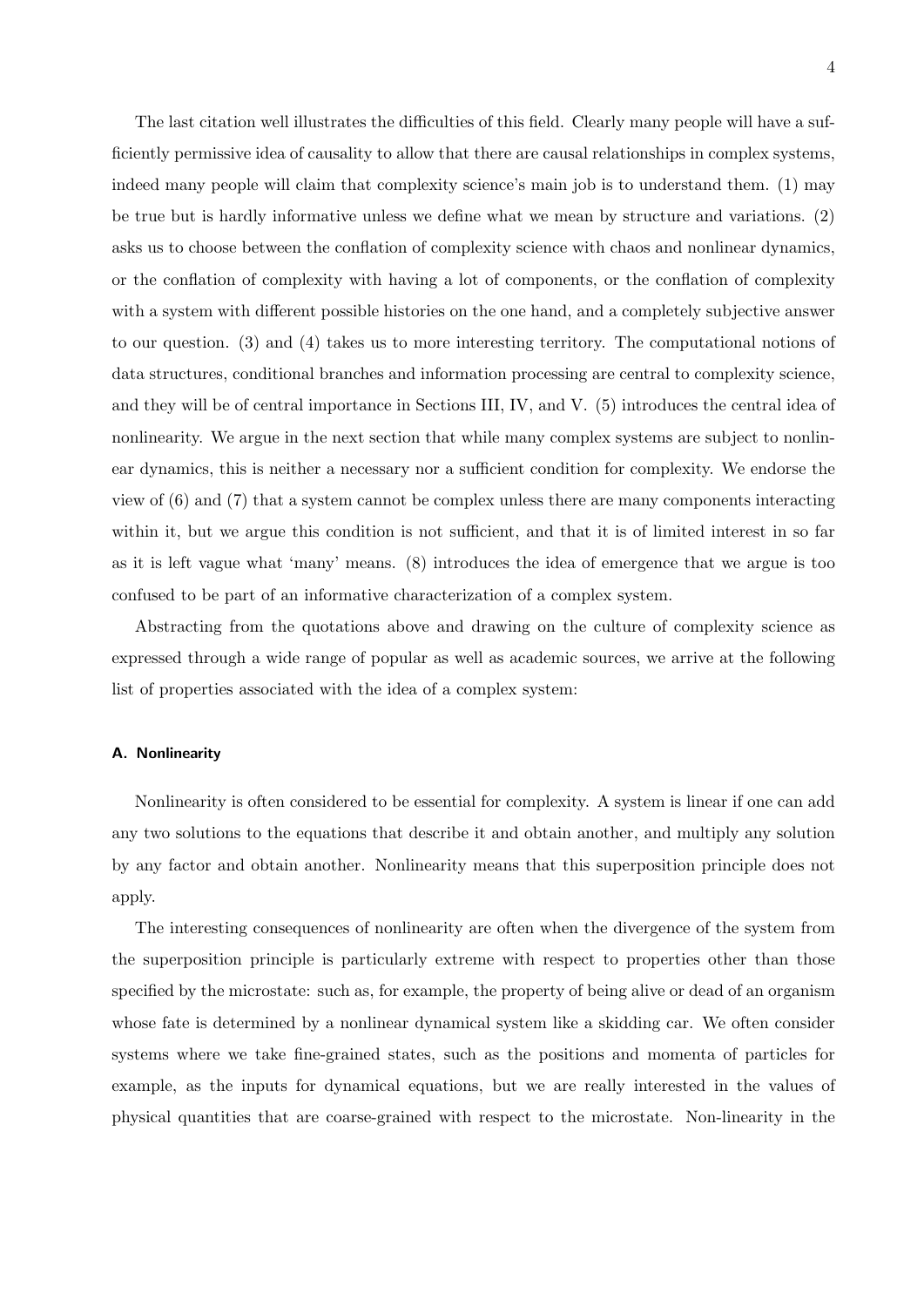equations of motion may have the consequence that small differences in the values of the initial conditions may make for radically different macrostates.<sup>1</sup>

In the popular and philosophical literature on complex systems a lot of heat and very little light is liable to be generated by talk of linearity and non-linearity. For example, Klaus Mainzer claims that "[l]inear thinking and the belief that the whole is only the sum of its parts are evidently obsolete" (33, p. 1). It is not explained what is meant by linear thinking nor what non-linearity has to do with the denial of ontological reductionism. Furthermore, an obvious response to this kind of claim is to point out that it is perfectly possible to think in a linear way about systems that exhibit non-linear dynamics. Unfortunately the discussion of complexity abounds with nonsequiters involving nonlinearity. However, nonlinearity must be considered an important part of the theory of complexity if there is to be one, since certainly many complex systems are also non-linear systems.

Nonetheless, being subject to non-linear dynamics is not a necessary condition for a complex system. For example, there are structures involving linear matrices that describe networks which are a substantial part of what is studied by the complexity sciences; and there are complex systems subject to game-theoretic and quantum dynamics all of which are subject to linear dynamics (32). In general, feedback can give rise to complexity even in linear systems. Neither non-linear dynamics or linear dynamics can be necessary conditions for complexity, since complexity scientists also study static structures. One may of course argue that such a complex synchronic structure could only come about through a dynamics that is nonlinear. This is the motivation for some of the conceptions of complexity discussed in Section IV.

Non-linearity is also not sufficient for complexity not least because a simple system consisting of say a single chaotic pendulum can be subject to non-linear dynamics but it is not a complex system.

Complexity is often linked with chaos; and as noted above, it may be conflated with it. There are systems that exhibit complexity in virtue of being chaotic. On the other hand, a completely chaotic system is indistinguishable from one behaving randomly. Robert MacKay argues for a definition of complexity as the study of systems with many interdependent components and excludes lowdimensional dynamical systems (32) and hence many chaotic systems. Furthermore, since chaotic behaviour is a special feature of some deterministic systems, any dynamical system that is stochastic

<sup>&</sup>lt;sup>1</sup> The relationship between macrostates and microstates is key to the complex sciences because very often what is interesting about the system is the way that a stable causal structure arises that can be described at a higher level than that of the properties of the parts (see Sec. II.E on emergence below).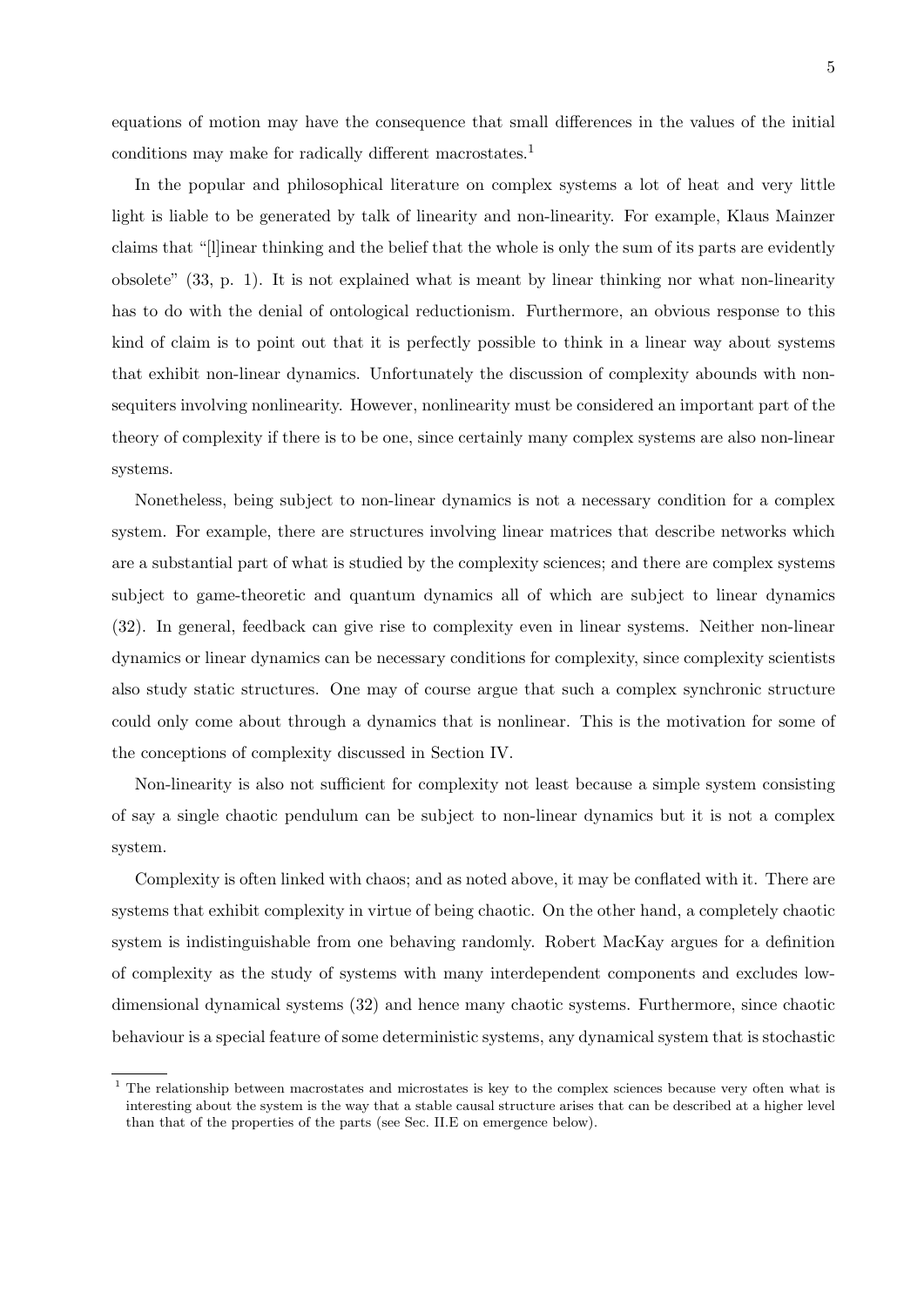will by definition not be chaotic; and yet complexity scientists study many such systems. So it seems that chaos and nonlinearity are each of them neither necessary nor sufficient for complexity.<sup>2</sup>

However, we may suppose perhaps that in many cases non-linearity in some guise, usually as of dynamics, is at least a necessary part of some set of conditions that are jointly sufficient for complexity. (But there may be more than one such set.)

#### B. Feedback

Feedback is an important necessary condition for complex dynamical systems. A part of a system receives feedback when the way its neighbours interact with it at a later time depends on how it interacts with them at an earlier time. Consider a flock of birds. Each member of the group takes a course that depends on the proximity and bearing of the birds around it, but after it adjusts its course, its neighbours all change their flight plans in response in part to its trajectory; so when it comes to plan its next move, its neighbours' states now reflect in part its own earlier behaviour.

The presence of feedback in a system is not sufficient for complexity because the individuals need to be part of a large enough group to exhibit complexity, and because of how the feedback needs to give rise to some kind of higher level order, such as, for example, the behaviour of ants who are able to undertake complex tasks such as building bridges or farms even though no individual ant has any idea what they are doing, and left to their own they will exhibit much simpler behaviour. The ants behave as they do because of the way they interact with each other.

An abstract way of representing the prevalence of feedback in a complex system is provided by the theory of causal graphs. A chain of causal arrows indicates no feedback while a graph with loops of causal arrows shows feedback. In many contexts feedback is used by a control system, the paradigm of which is the Watt steam regulator, where the speed of rotation of the device interacts in a feedback loop with the steam engine to control the speed of the engine. However this is not a complex system because it has a central controller who sets up the machine. Control theory is importantly related to complexity theory because another central idea associated with complex systems is that of order, organization and control that is distributed and locally generated (as with the ants) rather than centrally produced (as with the steam regulator). Feedback can also be used

 $2$  One anonymous referee claimed that it is not possible to define chaos, but on the contrary unlike complexity chaos can readily be defined as systems that exhibit so-called strong mixing. Moreover, recently, Charlotte Werndl has shown that there is a kind of unpredictability unique to chaos (2008). Note that chaos as in chaos theory is always deterministic chaos.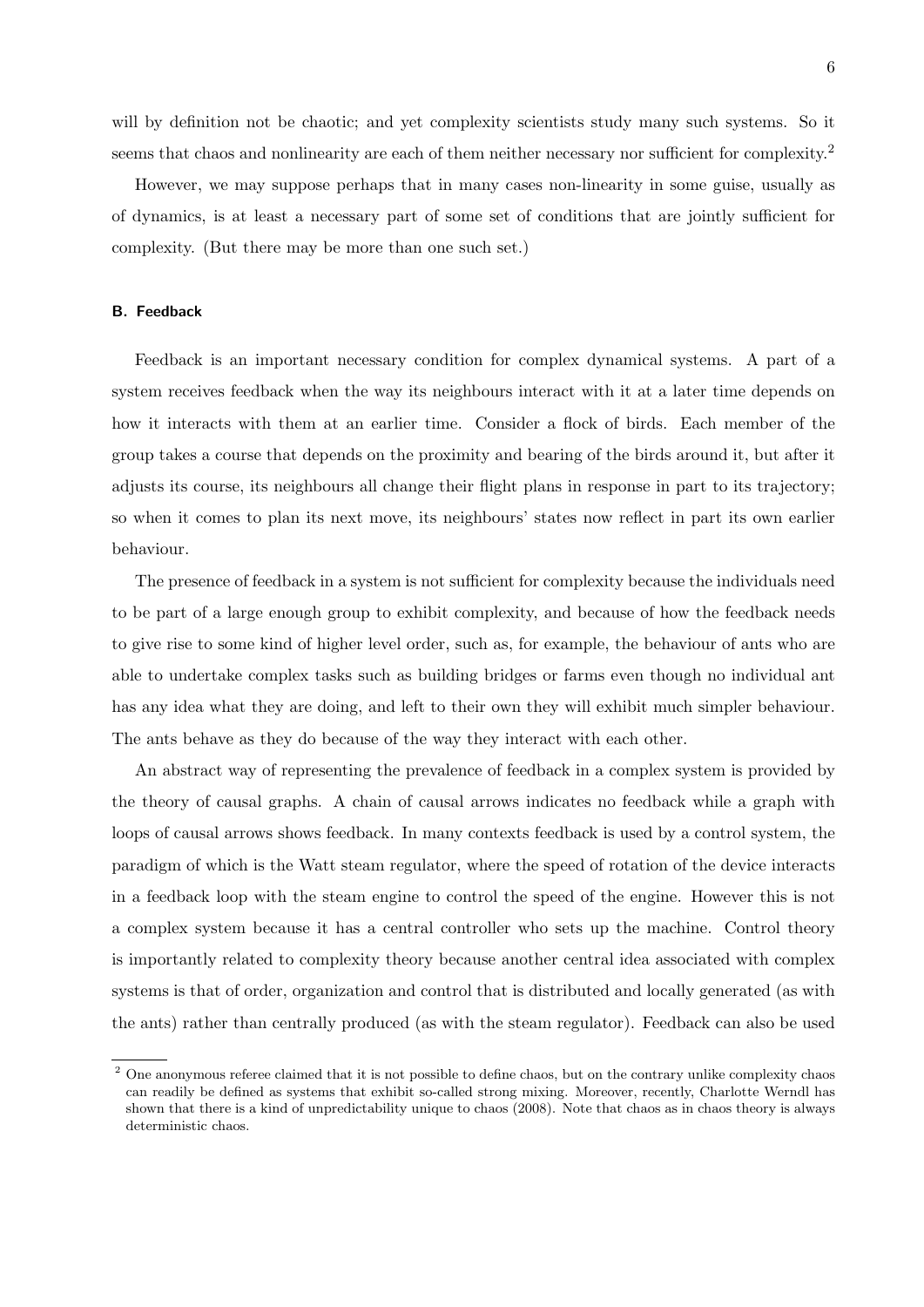for error correction, for example, in motor systems in the brain. We return to this in Section II.D.

#### C. Spontaneous order

Given the above it is clear that a fundamental idea in complex systems research is that of order in a system's behaviour that arises from the aggregate of a very large number of uncoordinated interactions between elements. However, it is far from easy to say what order is. Notions that are related include symmetry, organization, periodicity, determinism and pattern. One of the most confusing issues is how order in complex systems relates to the information content of states and dynamics construed as information processing. The problem is that the interpretation of states and processes as involving information may be argued to be of purely heuristic value and based on observer-relative notions of information being projected onto the physical world. We return to the role of information theory in answering our central questions in Section III. For now we note that the notion of order may mean so many things that it must be carefully qualified if it is to be of any analytical use in a theory of complex systems, but we note also that some such notion is central because pure randomness is sufficient for no complexity whatsoever. On the other hand, total order is also incompatible with complexity. The fact that complex systems are not random but also not completely ordered is of central importance in what follows. Nonetheless, it is a necessary condition for a complex system that it exhibit some kind of spontaneous order.

### D. Robustness and lack of central control

The order in complex systems is said to be robust because, being distributed and not centrally produced, it is stable under perturbations of the system. For example, the order observed in the way a flock of birds stay together despite the individual and erratic motions of its members is stable in the sense that the buffeting of the system by the wind or the random elimination of some of the members of the flock does not destroy it. A centrally controlled system on the other hand is vulnerable to the malfunction of a few key components. Clearly, while lack of central control is always a feature of complex systems it is not sufficient for complexity since noncomplex systems may have no control or order at all. A system may maintain its order in part by utilizing an error-correction mechanism (we return to this in Section II.D). Robustness seems to be necessary but not sufficient for complexity because a random system can be said to be robust in the trivial sense that perturbations do not affect its order because it doesn't have any. A good example of robustness is the climatic structure of the Earth's weather where rough but relatively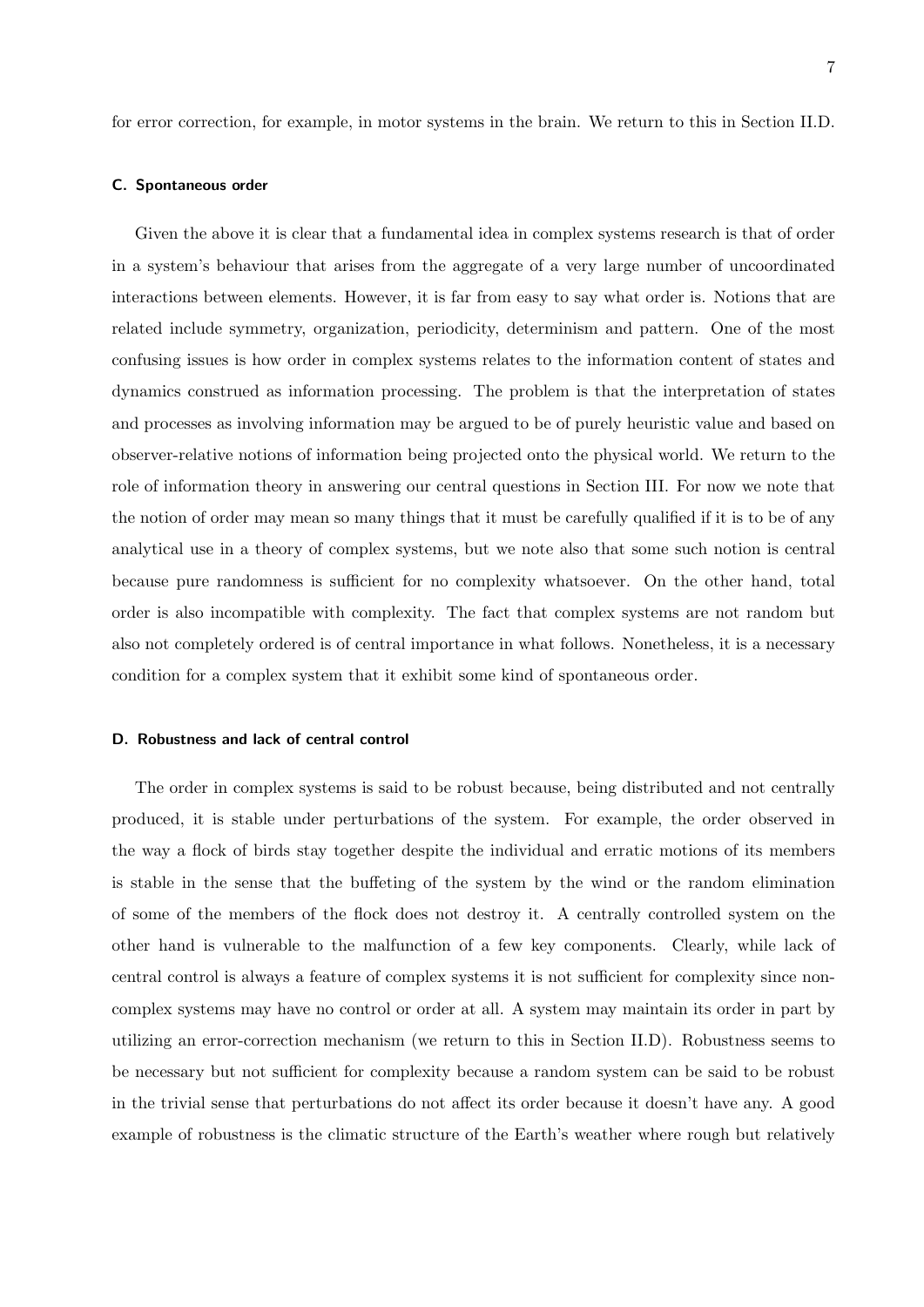stable regularities and periodicities in the basic phenomena of wind velocity, temperature, pressure and humidity arise from an underlying non-linear dynamic. Note that these latter properties are coarse-grainings relative to the underlying state-space. That such properties exist and enable us to massively reduce the number of degrees of freedom that we need to consider is the subject of the next section.

Note that robustness may be formulated in computational language as the ability of a system to correct errors in its structure. In communication theory error correction is achieved by introducing some form of redundancy. This redundancy need not be explicit such as a copy of the string or its parts. It may be more subtle, for instance, exploiting parity checking (13) which is more computationally intensive but also more efficient (the message is shorter) than simple duplication. In his account of complexity discussed in Section IV.A.1 Charles Bennett specifically mentions error correction:

"Irreversibility seems to facilitate complex behavior by giving noisy systems the generic ability to correct errors."

The situation can be viewed like this: A living cell is arguably a paradigm complex object and does indeed have the ability to repair itself (correct errors), for instance a malfunctioning component may be broken down and released into the surrounding medium. Contrast the cell with a non-complex object such as a gas in a box, a small perturbation of this gas is rapidly dispersed with no limitations to the many billions of degrees of freedom within the gas. The cell on the other hand has a one-way direction for this dispersal, errors within the cell are transported out, and errors outside the cell are kept out (assuming, in both cases, the errors are sufficiently small).

#### E. Emergence

Emergence is a notoriously murky notion with a long history in the philosophy of science. People talking about complexity science often associate it with the limitations of reductionism. A strong, perhaps the strongest, notion of emergence is that emergent objects, properties or processes exhibit something called 'downwards causation'. Upwards causation is uncontroversial in the following sense: a subatomic decay event may produce radiation that induces a mutation in a cell that in turn causes the death of an organism. The biological, chemical, economic and social worlds are not causally closed with respect to physics: economic effects may have physical causes. On the other hand, many people take it that the physical world is causally closed in the sense that all physical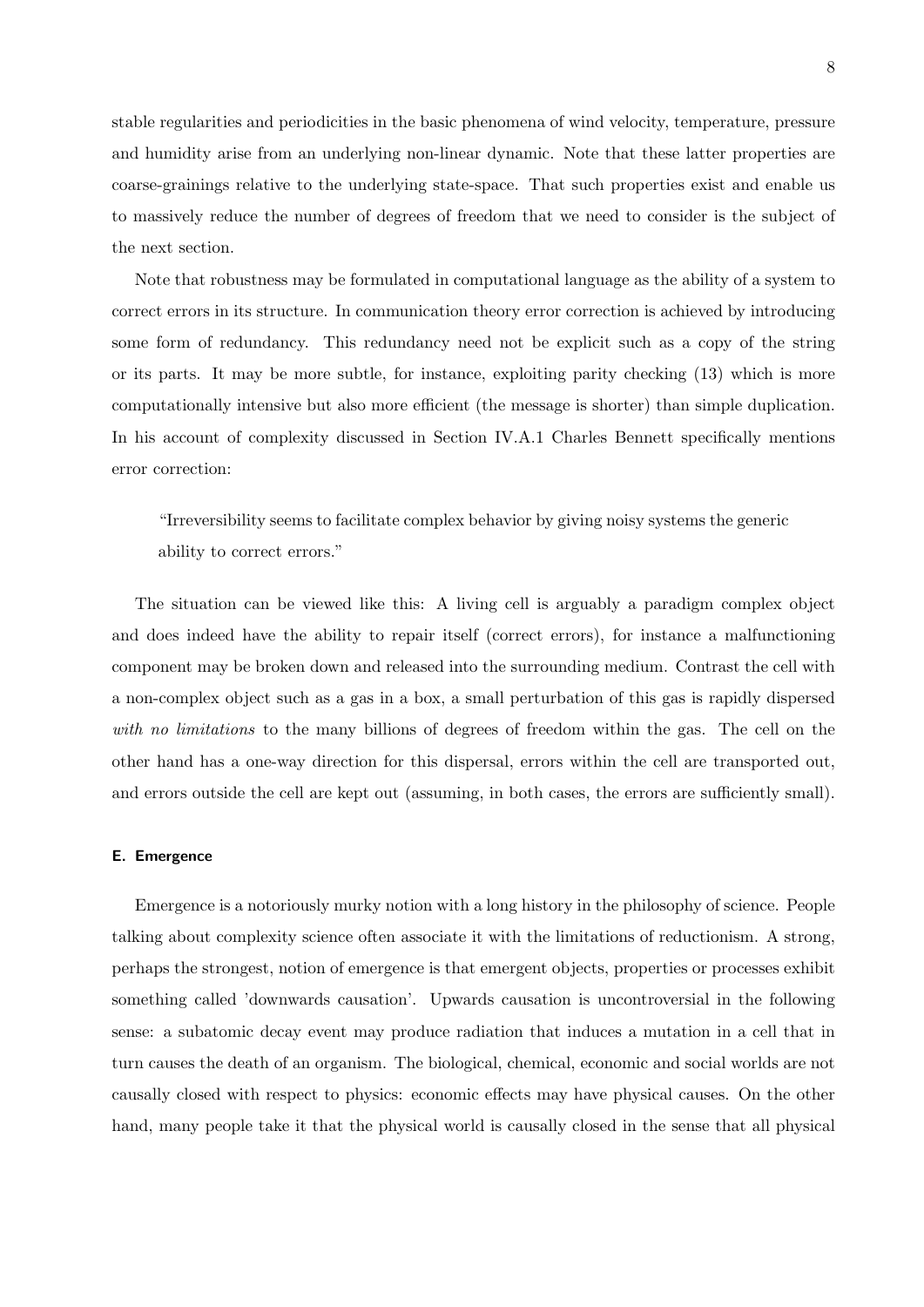effects have physical causes. This immediately raises the question as to how complexity relates to physicalism, and whether the latter is understood in terms of causal completeness or merely in terms of some kind of weak asymmetric supervenience of everything on the physical.

There is a sense in which approximately elliptical orbits emerge over time from the gravitational interaction between the sun and the planets. This is not the notion of emergence at issue here. Rather we are concerned with the kind of emergence exemplified by the formation of crystals, the organisation of ant colonies; and in general, the way that levels of organisation in nature emerge from fundamental physics and physical parts of more complex systems. There is much controversy about how this happens and about its implications. Again we conclude that the notion of emergence would need to be very precisely characterized to avoid simply adding to our confusion about the nature of complex systems. Indeed, it is attractive to define emergence in terms of increase in complexity, and so it is preferable not to use the concept in the definition of complexity itself as both concepts seem to be at a similar level of generality.

Emergence is either purely epistemological, in which case it can be strong or weak depending on whether the lack of reduction is in principle or merely in practice; or it is ontological. In its latter form no consensus exists about how to understand it; although it is truistic to say that there is a very important sense in which the physical interaction of atoms and molecules with light and electricity and magnetism and all other physical entities have led to the emergence of the immensely complex and structured system of life on earth including the human brain and the complexity of human culture and social life. Unless one is prepared to say with some metaphysicians that all this enjoys only some kind of second class existence or even none at all, then it seems one must embrace ontological emergence in some sense. The problem then is with resisting or avoiding the argument that one's position requires that one accept downwards causation on pain of making most of reality causally inert or abstract rather than concrete. While non-reductive physicalism without the violation of physicalism may be defensible these issues are not to be solved *en passant* in characterizing complexity. Certainly we must say that emergence in all epistemological senses is necessary for complex systems. If a system doesn't exhibit higher-level order as discussed above, then it is not complex. However, emergence is not sufficient because, for example, an ideal gas exhibits emergent order but is not a complex system.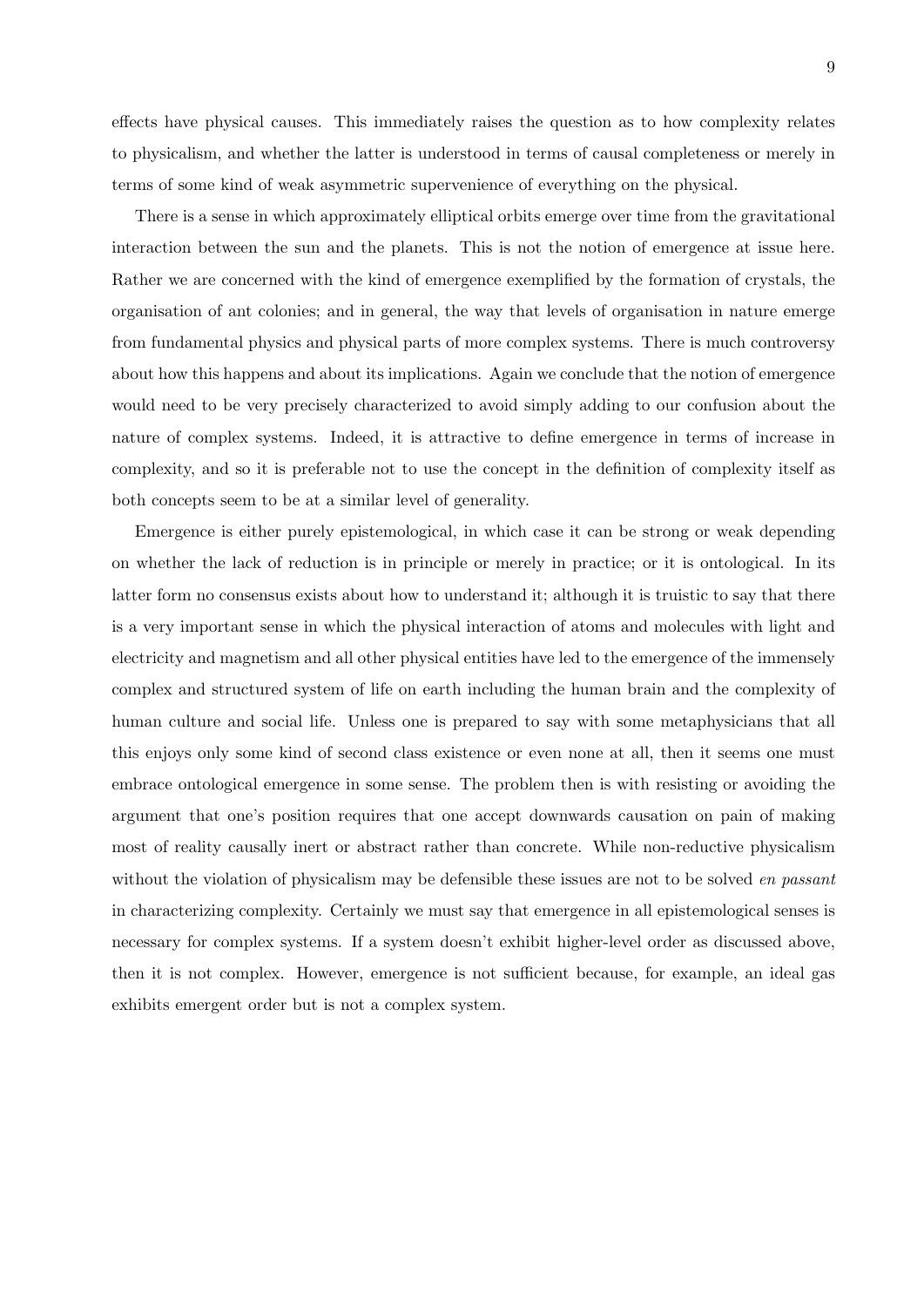#### F. Hierarchical organisation

In complex systems there are often many levels of organization that can be thought of as forming a hierarchy of system and sub-system as proposed by Herbert Simon in his paper 'The Architecture of Complexity' (46). Emergence occurs because order that arises from interactions among parts at a lower level is robust. It should be noted of course that such robustness is only ever within a particular regime; the interactions among our neurons generate an emergent order of cognition but only in an operating temperature range of up to 5 degrees Celsius above its normal temperature.

The ultimate result of all the features of complex systems above is an entity that is organized into a variety of levels of structure and properties that interact with the level above and below and exhibit lawlike and causal regularities, and various kinds of symmetry, order and periodic behaviour. The best example of such a system is an ecosystem or the whole system of life on Earth. Other systems that display such organization include individual organisms, the brain, the cells of complex organisms and so on. A non-living example of such organization is the cosmos itself with its complex structure of atoms, molecules, gases, liquids, chemical kinds and geological kinds, and ultimately stars and galaxies, and clusters and superclusters.

#### G. Numerosity

Philip Anderson in his paper about complexity 'More is Different' (1) famously argues against reductionism and also emphasises the importance of considering hierarchies of structure and organisation to understand complex systems as just discussed. His title alludes to the fact that many more than a handful of individual elements need to interact in order to generate complex systems. The kind of hierarchical organization that emerges and gives rise to all the features we have discussed above, only exists if the system consists of a large number of parts, and usually, only if they are engaged in many interactions. We call this numerosity and return to it in Section VI.

## H. Remarks

The above discussion makes it clear that the definition of complexity and complex systems is not straightforward and is potentially philosophically interesting. The notions of order and organization introduced above and the idea of feedback are suggestive of an information-theoretic approach to complexity, since complex systems can be often helpfully be construed as maintaining their order and hierarchical organization by the exchange of information among their parts. Many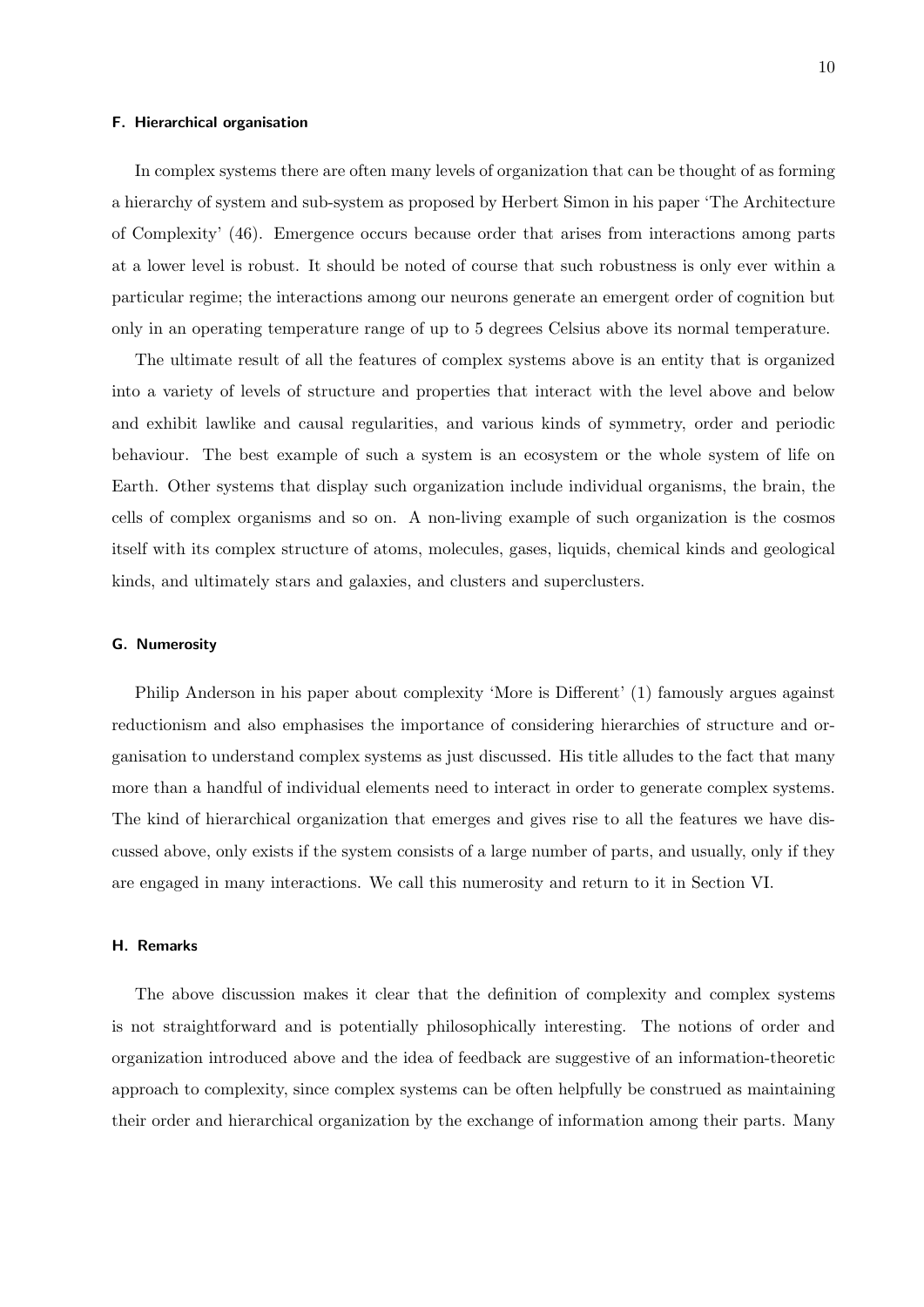people think that it is fruitful to think of complex systems as characterized by the way they process information, as well as by the information-theoretic properties of the data we obtain by sampling them. Since the notion of information is itself a philosophically problematic one, in the next section we explain the fundamentals of information theory so as to approach a mathematical theory of complexity.

## III. COMPLEXITY, INFORMATION, AND PROBABILITY

Complex systems are often characterized in information-theoretic terms. This is based on the idea that the order of a complex system can be understood as maintained by the internal processing of information. Whether or not it makes sense to talk about physical systems containing and processing information independently of our representations of them is a vexed issue. It has recently been argued by Chris Timpson in the context of quantum information theory that talk of information flowing in a system is based on a confusion between abstract and concrete nouns (47). His view is that information is not a physical quantity. On the other hand, there are radical proposals such as that popularized by the great physicist John Wheeler to take information as the primitive "component" of reality from which other physical properties are derived. We will not take a stand on these issues here but rather address the question of whether or not the standard measure of information content can be used to measure complexity. We remain neutral about the ontological status of information itself and in particular about how if at all information theory relates to the semantic conception of information.

Claude Shannon was the first to formalise the statistical reliability of communication channels and from an engineering perspective invented a measure of information that can be applied to any probability distribution. Hence, Shannon information theory is closely connected with probability theory.

Another way to define information comes from algorithmic complexity theory. It is based on the concepts of computing machines and programmes with input and output. Here, the size of a programme which runs on a universal computing machine and generates a particular output is a measure of information (of that output).

We will review both definitions of information and their use in devising measures of complexity. Most importantly we will in the following point out how they both in their original form measure randomness rather than complexity (or structure).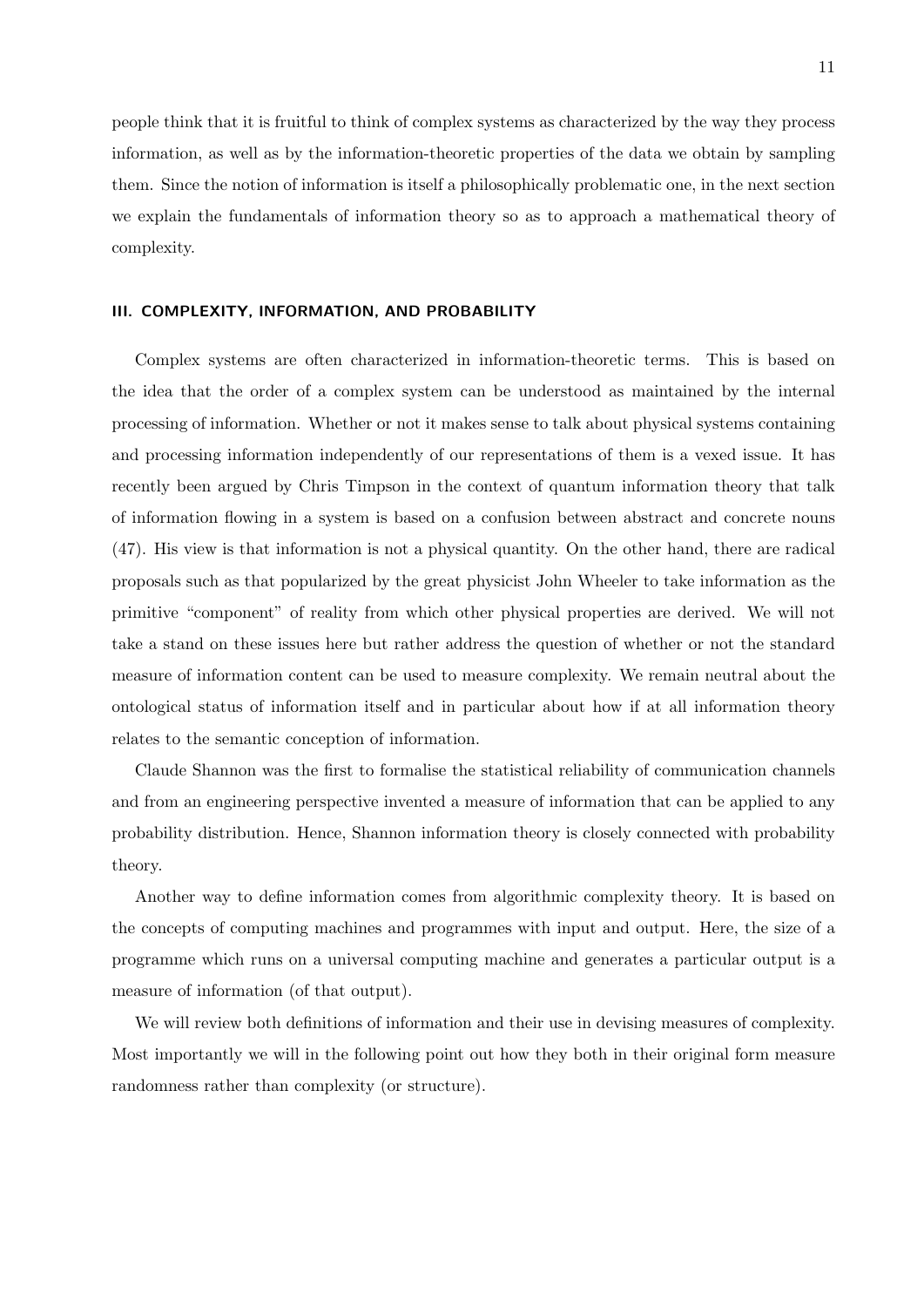#### A. Shannon entropy

Claude Shannon was concerned with quantifying information of a message so he could devise an optimal method for sending it over a communication channel. He writes: "Frequently the messages have meaning; [...] These semantic aspects of communication are irrelevant to the engineering problem. The significant aspect is that the actual message is one selected from a set of possible messages." (45, p.1) The Shannon entropy is a measure of the probability distribution over the messages only and is not concerned with the content of the messages. Loosely speaking, the Shannon entropy is higher the more uniform the probability distribution; it reaches its maximum when all messages have the same probability. Formulating the following three axioms Shannon showed that there is a unique function  $H$  which satisfies them (up to a multiplicative constant), see Eq. 1 (45, p.49). Consider a probability distribution  $Pr(X) = \{Pr(x_1), Pr(x_2), \ldots, Pr(x_n)\}$ 

- 1. H should be continuous in the probabilities  $Pr(x_i)$ .
- 2. If all the probabilities  $Pr(x_i)$  are equal,  $Pr(x_i) = \frac{1}{n}$ , then H should be a monotonic increasing function of  $n$ .
- 3. If the choice [of  $x_i$ ] is broken down into two successive choices, the original H should be the weighted sum of the individual values of H.

The resulting unique function  $H$ , now called the Shannon entropy, is formally defined for a random variable X as follows, with probability distribution  $Pr(X)$  and alphabet  $X \ni x$ , where the alphabet corresponds to the "messages":

$$
H(X) := -\sum_{x \in \mathcal{X}} \Pr(x) \log \Pr(x) .
$$
 (1)

The log is usually taken to the base 2. One can see that Shannon entropy is a measure of randomness of a probability distribution by considering the example of tossing a coin. The coin represents a binary random variable. If the coin is fair it has maximum entropy  $(H(X) = 1$  bit), each outcome is equally likely. In contrast, when the coin has probability of heads equal to, say 0.9 and that of tails equal to 0.1, it has much lower entropy  $(H(X) = 0.47 \text{ bit})$ , its outcomes are less random or, equally significant, more predictable.

Because Shannon entropy is a function of a probability distribution it does not measure information of a single object (unless this object is characterised by a trivial probability distribution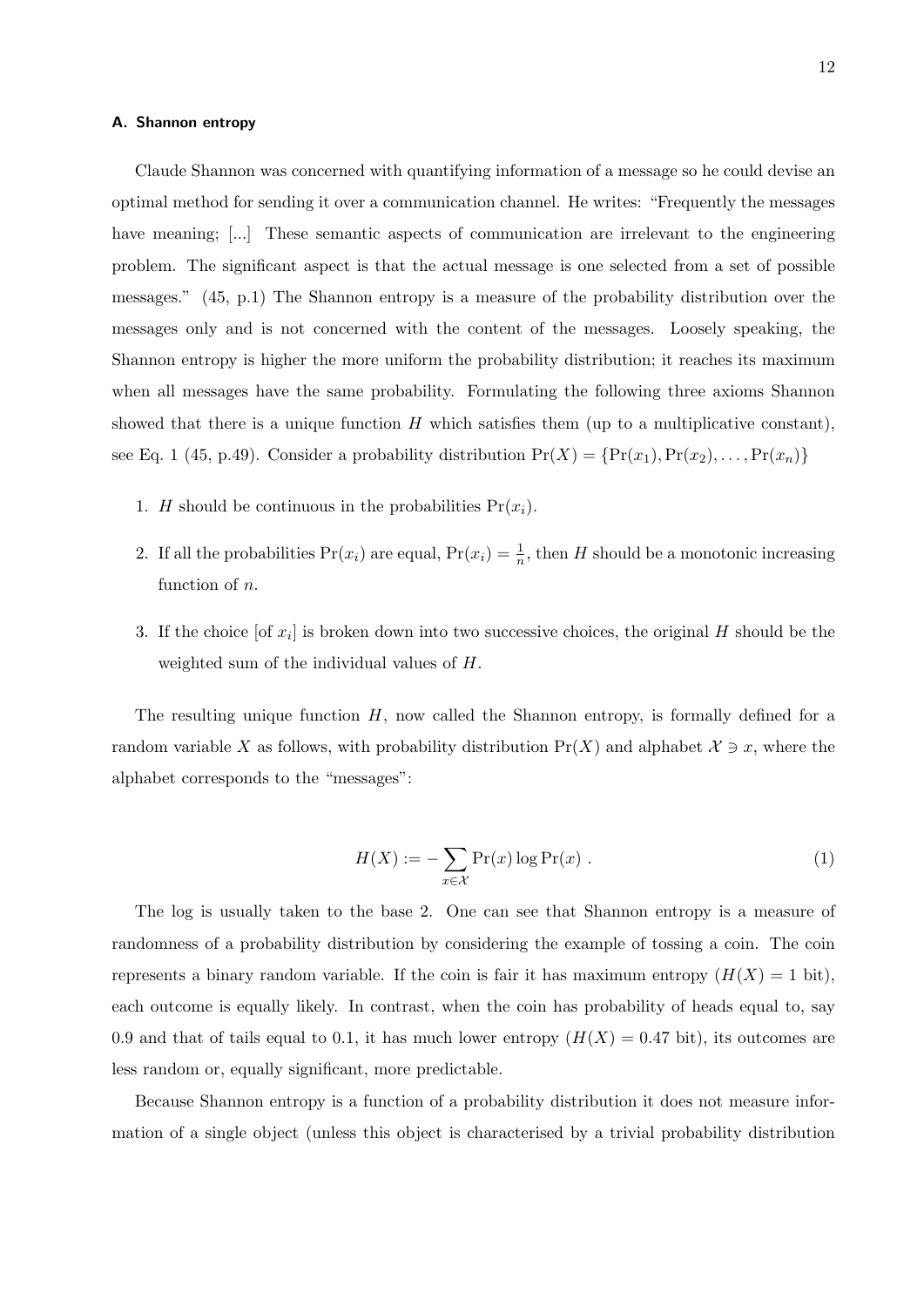in which case it has zero Shannon entropy). Instead, Shannon entropy measures the information of one object out of a set in the sense of the amount of "surprise" when this message is selected; "surprise" is inversely proportional to its probability.

#### B. Kolmogorov complexity

Shannon entropy cannot express the notion of randomness, order, or complexity of a single object. It can only express properties of a total set of sequences under some distribution. Combining notions of computability and statistics one can express the complexity of a single object. This complexity is the length of the shortest binary programme from which the object can be effectively reconstructed (see e.g. (29)). It is known as algorithmic complexity or Kolmogorov complexity and was formulated independently by Solomonoff, Kolmogorov and Chaitin in the mid-sixties (25; 26). It has been claimed to be more fundamental than information theory in so far as a key result of the latter can be derived from it (26).

It is easiest to think in terms of binary strings and to associate every object (numbers, vectors, lists, etc) with a string that describes it. In the case of numbers this will no doubt be just the binary expansion of the number, in the case of a list it might be the ASCII code. The algorithmic complexity of a random string, for example, is the length of the string itself (plus a constant independent of the string). Any repetition of digits or symmetry in the string will allow the programme that outputs the string to be shorter than the string itself. The more compressible the string is the shorter is the programme. A random sequence is maximally incompressible while a string of all zeros, say, is maximally compressible. It is important that the algorithmic-complexity measure is independent of the source of the string. For example, a string of apparently random numbers might in fact have been generated from the decimal expansion of  $\pi$  according to some rule, but its Kolmogorov complexity will be maximal because nothing in the string itself tells us where to find it in the decimal expansion of pi and hence we are unable to use the latter as a shortcut to outputting the string.

The concept of algorithmic complexity discussed so far does not allow for the *difficulty* of running the progamme and generating its output. In particular we will want to consider the amount of time it takes for the programme to generate its output. This is called the running time or "time complexity" of the programme. We will get back to this in the Section IV.A.1.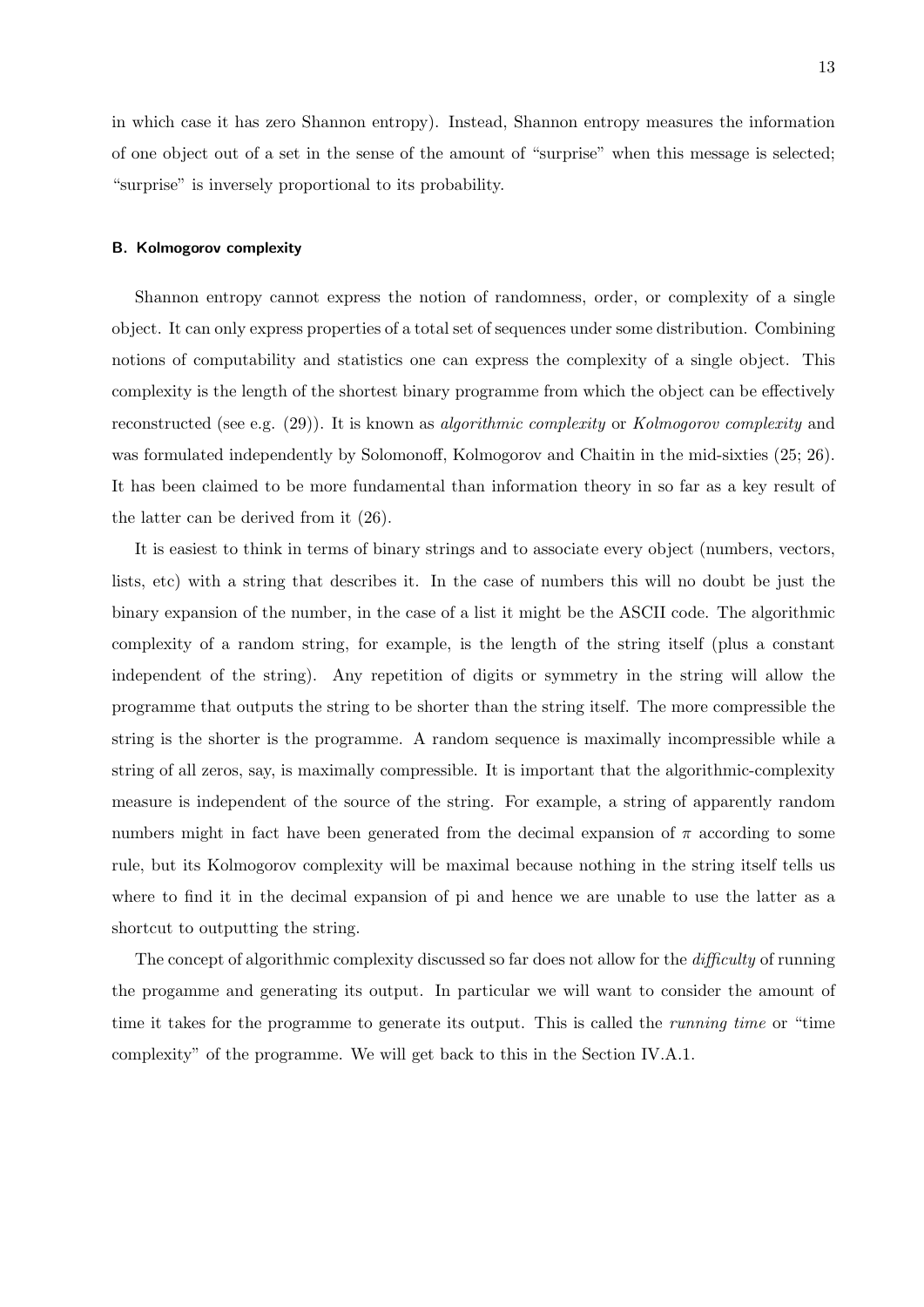#### 1. Lempel-Ziv complexity

From a practical point of view it is important to note that the Kolmogorov complexity is uncomputable. As a way to approximate the Kolmogorov complexity, Lempel and Ziv invented an algorithm for compressing a sequence by taking advantage of repetitions of a specified maximum length in the sequence (see e.g. (6)). The length of the resulting programme is considered to be a good estimator of the Kolmogorov complexity for many practical purposes. The Lempel-Ziv complexity is defined as the ratio of the length of the programme and the length of the original sequence.

#### C. Deterministic versus statistical conceptions of complexity

One of the most intriguing ideas is that complexity lies between order and randomness. The latter two notions are here meant in the sense of algorithmic complexity theory. Systems of interest to complexity scientists are neither completely ordered nor completely random. Neither entirely ordered, nor entirely random processes qualify as 'complex' in the intuitive sense since both admit of concise descriptions. Ordered processes produce data that exhibit repetitive patterns describe the string  $0101 \dots 0101$  consisting of 1000 bits concisely as:

'01' 500 times

Whereas random 'noise' such as the outcomes of 1000 coin-toss trials, while lacking periodic structure, affords a concise statistical description:

```
'0' with probability 0.5, '1' otherwise
```
What is needed then would seem to be a measure of complexity different from the algorithmic complexity and we make this argument more explicit below. We first note that measures of complexity may be deterministic or statistical in the following sense. A deterministic measure of complexity treats a completely random sequence of 0s and 1s as having maximal complexity. Correspondingly a statistical measure of complexity treats a completely random sequence as having minimal complexity. Although the Shannon entropy is a function over a probability distribution and the algorithmic complexity is a function of an instantiation, both are deterministic in the above sense.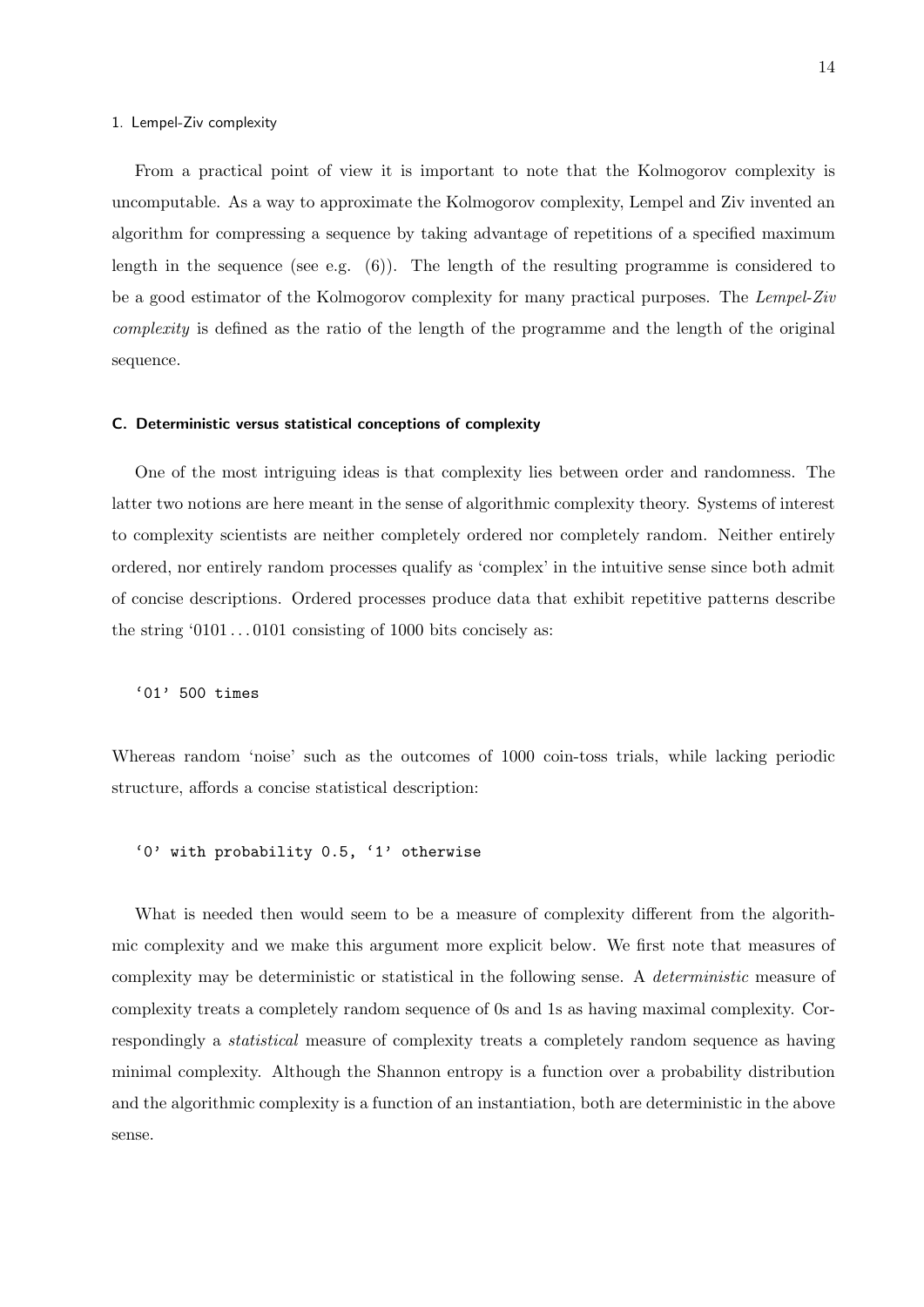If we are interested in a measure that tells us when we are dealing with a complex physical system we clearly do not want a measure that is maximal for completely random data strings. Note also that the algorithmic complexity and the Shannon entropy of the data produced by a biased coin would be lower than that of a fair coin although there is no sense in which the former is more complex that the latter. Both functions are monotonically increasing with randomness whereas we want a function that is unimodal and peaked between randomness and complete order. Hence, neither Shannon entropy nor algorithmic complexity of a data string are an appropriate measure for the complexity of a physical system. We need a measure that is statistical in the sense defined above.<sup>3</sup> In the next section we review some important measures of complexity in the literature. Note that such measures of complexity may be applied to three targets, namely, to the methods used to study certain systems, to data that are obtained from certain systems, or to the systems themselves. Some say that the complex sciences are simply those that use certain characteristic methods. In this view it makes little or no sense to speak of complex data sets or complex systems. Call this a pragmatic account of complexity. We set this point of view aside. At the other extreme, some measures of complexity are supposed to be applied directly to systems to tell us whether they are complex or not. Call this a physical account of complexity. Among physical accounts of complexity are the theories of Logical Depth, Thermodynamic Depth and Effective Complexity reviewed in Sections IV.A.1, IV.A.2, and IV.B.1. These views allow for derivative notions of complex data (the data produced by complex physical systems), and complex methods (the methods appropriate to studying such systems). Finally, a third kind of account of complexity applies primarily to data and derivatively to physical systems and to the methods appropriate to their study. Call this a data account of complexity. Among data accounts of complexity are the Statistical Complexity and the Effective Measure Complexity reviewed in Sections IV.B.2 and IV.B.3.

## IV. MEASURES OF COMPLEXITY

Before reviewing several measures of complexity from the literature we consider the following categorisation suggested by Seth Lloyd on conditions for a good measure of complexity:

"Three questions that are frequently posed when attempting to quantify the complex-

<sup>&</sup>lt;sup>3</sup> Note that we are not here talking about whether the system that produces the data is deterministic or not. Of course, the Shannon entropy of a probability distribution is insensitive to whether that probability distribution was produced by deterministic or an indeterministic system. Our point is just that a good measure of complexity will not be maximal for random data strings.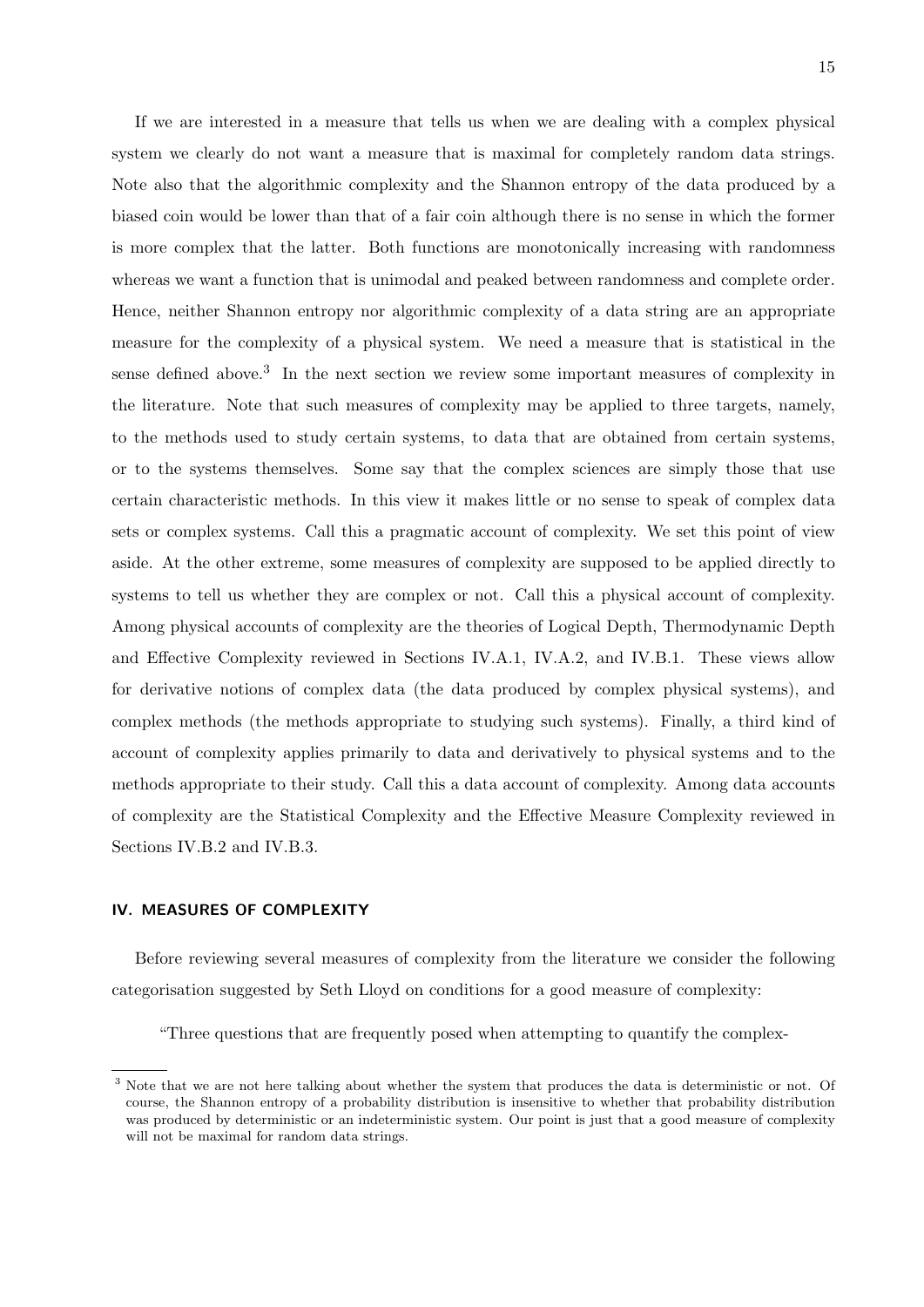ity of the thing [...] under study are 1) How hard is it to describe? 2) How hard is it to create? 3) What is its degree of organization?"  $(30)[p, 7]$ 

Lloyd continues to categorise measures of complexity into three different groups according to whether they measure the difficulty of description, the difficulty of creation, or the degree of organisation. Examples of measures of difficulty of description are the measures in the previous Section III – entropy and algorithmic complexity. In this section we will look at some proposed measures of the difficulty of creation and degree of organisation. We adopt Lloyd's classification because it illustrates some of the differences. Note that it is similar to our tripartite distinction of Section III.C in so far as the complexity of the data (the product) corresponds to the difficulty of description, and the complexity of the system corresponds to the difficulty of creation. Of course, these degrees of difficulty are related in so far as there is a correlation between how hard things are to create and how hard they are to describe; for example, a living organism is both difficult to create and to describe. On the other hand, some things that are easy to describe are difficult to create such as for example a perfectly spherical and homogenous ball. So the relations among them are not straightforward.

#### A. Difficulty of Creation

"Such a measure [...] should assign low complexity to systems in random states and in ordered but regular states [...]. Complexity is then a measure of how hard it is to put something together." (31)[p. 189]

This quote, again from Lloyd, suggests that it might be possible to define and measure the complexity of a system by considering its history. This is the approach taken by Bennett with his measure of Logical Depth (4), as well as by Lloyd and Pagels (31) with their notion of Thermodynamic Depth.

We now look at these measures in some more detail.

### 1. Logical Depth

- 1. Complex objects lie somewhere between complete order and complete disorder.
- 2. Complex or logically deep objects cannot be produced quickly so any adequate complexity measure should obey a slow growth law.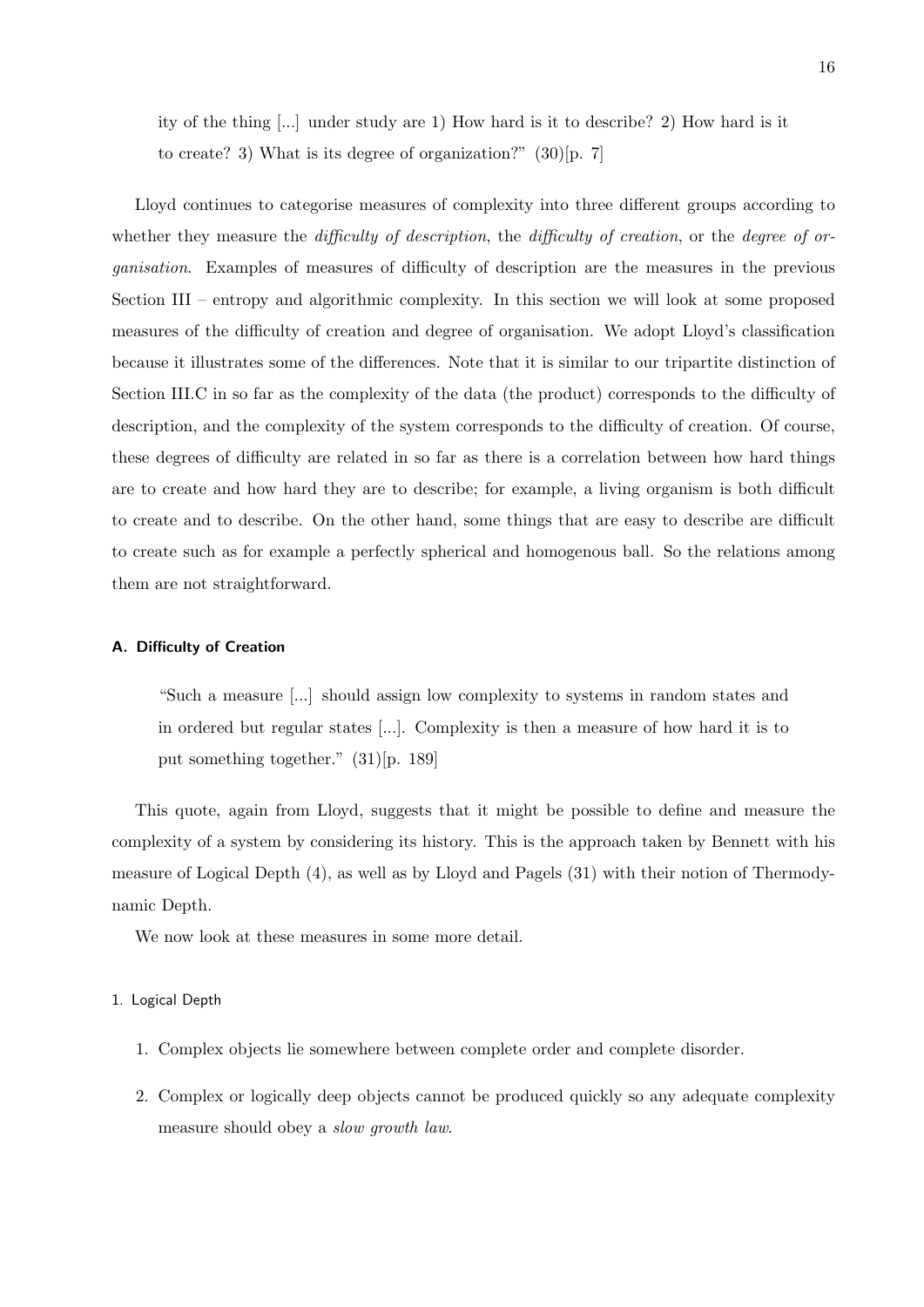3. The history of a complex object is not only long, but non-trivial, that is, the most plausible explanation for the object's origin is one that entails a lengthy computation/causal process.

A book on Number Theory might seem very difficult or "deep". However, it has very low Kolmogorov complexity, all of its theorems and proofs follow from a few axioms. Clearly, this does not capture our sense of difficulty which is based on the experience that it takes a long time to reproduce all these theorems and proofs. A proper definition of the "depth" of an object is going to be a compromise between the programme size and computation time.

Charles Bennett's approach to finding a measure of this "depth" begins with the intuition that some objects, such as, for example, the human body contain "internal evidence of a non-trivial causal history" (4, p. 227). He formalizes the idea of an object that has such a history in the language of algorithmic information theory. Bennett's key idea is that long causal processes are usually necessary in order to produce complex or 'deep' objects; deep objects are produced by short processes only with very low probability.

Suppose, following William Paley (37, p. 7-8), you find a pocket watch on a deserted heath, and consider all possible explanations for the watch's presence. Some explanations will involve a watchmaker who, after training for many years finally manufactures the watch in question, plus some further story about how the watch came to be on the heath, such as that the chain snapped while the owner was out walking. However, other explanations could be altogether more unusual, for instance, perhaps the moment you set foot on the heath the impact of your foot caused atoms in the sand grains to leap into the exact configuration of a pocket watch awaiting your discovery. Intuitively some of these explanations are more plausible than others. Bennett's intuition is that complex objects are those whose most plausible explanations describe long causal processes, and that hypothesising the objects to have had a more rapid origin forces one to adopt drastically less plausible stories. Here 'explanation' means a complete description of the object's entire causal history.

Bennett's challenge now is to say exactly how we grade various causal histories in terms of plausibility; why is the watchmaker hypothesis a better explanation than the springing-into-existence hypothesis? To this end Bennett turns to algorithmic information theory. Bennett proposes that the shortest programme for generating a string represents the a-priori most plausible description of its origin, while a 'print' program on the other hand offers no explanation whatsoever, and is equivalent to saying 'it just happened' and so is effectively a null-hypothesis. If we view ad-hocness in an hypothesis as the use of arbitrary unsupported assertions that could or should be explained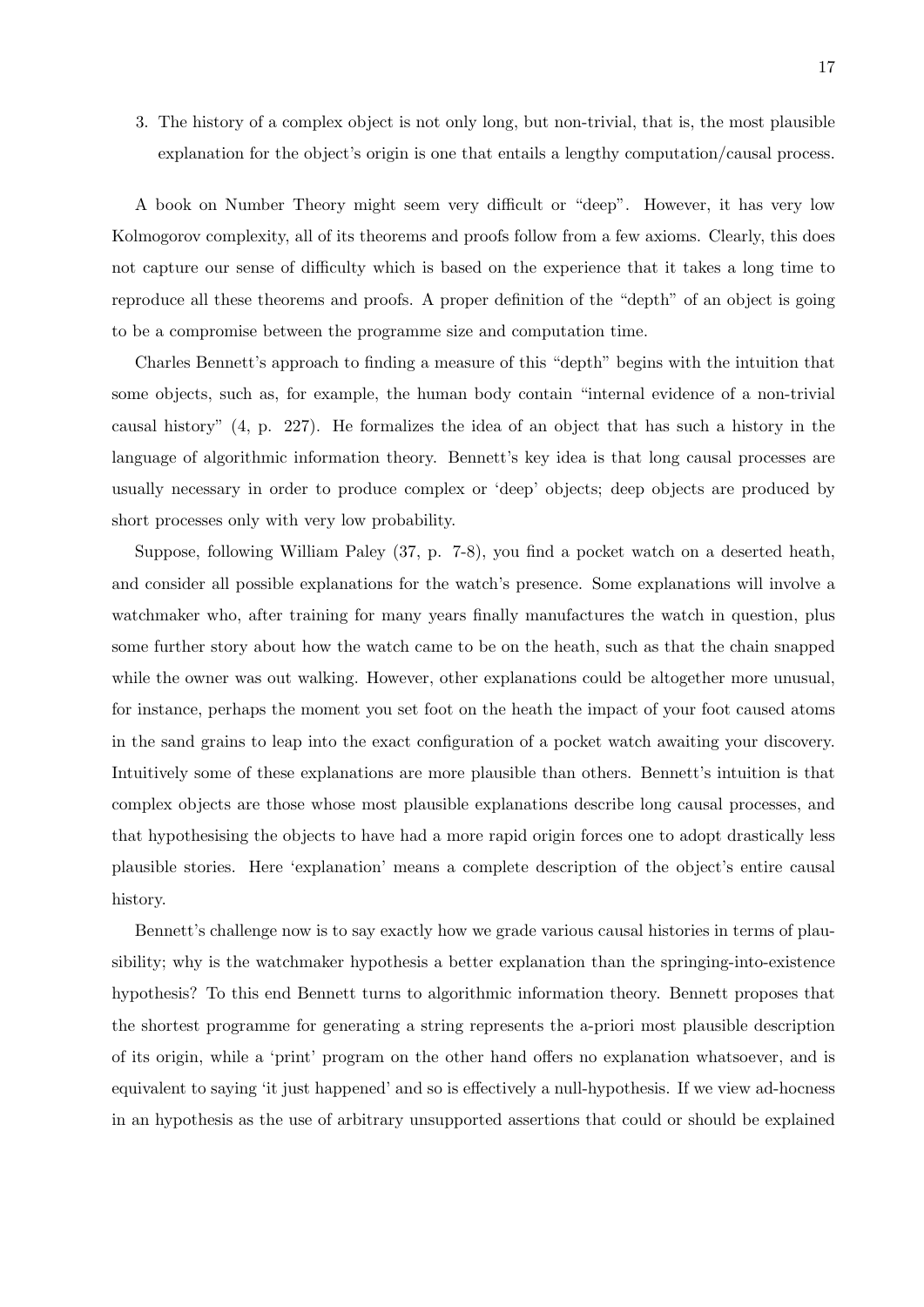by a more detailed theory, then a hypothesis represented by a programme s-bits longer than the minimal programme is said to suffer from s-bits of 'ad-hocness' when compared with the hypothesis represented by the minimal programme.

The Logical Depth of the system then, represented as a string, is dependent on the running time of the programmes that produce it. Bennet's example of the digits of  $\pi$  illustrates the difference between algorithmically complex and logically 'deep'. A 'print' programme has high algorithmic complexity but is logically very 'shallow' because it runs very fast. Whereas an algorithm which computes the digits of  $\pi$  is a comparatively short programme but which has a longer running time. The former would constitute a lot of 'ad-hocness' while the latter is based on a theory. Bennett defines Logical Depth as follows:

**Logical Depth** A string x is d, b deep [...] if and only if d is the least time needed by a bincompressible program to print x. (from  $(29, p.512)$ )

Logical Depth seems to be a reasonably measure of the difficulty of creation and to that extent is a good measure of complexity. In terms of our threefold distinction at the end of Section III.C it is applied to the system itself and so may be thought of as a physical measure. However, the Logical Depth is not computable because it is defined in terms of the algorithmic complexity which is provably non-computable. We argue at the end Section IV.C that this makes it unfit for purpose. We also argue in Section V that one of Bennett's motivating intuitions for his definition of Logical Depth, namely that complexity is maximal for systems that are neither completely ordered nor completely random is misleading despite its initial appeal and popularity among commentators.

#### 2. Thermodynamic Depth

The notion of Thermodynamic Depth introduced by Seth Lloyd and Heinz Pagels (31) shares much of its informal motivation with Logical Depth.

" [Complexity] is a property of the evolution of a state and not of the state itself, it vanishes for ordered and disordered states, it is a universal, physical quantity, and it corresponds to mathematical complexity in problem solving. (31, p.187) "

Their description of complexity is motivated by the fact that Lloyd and Pagels do not consider multiple copies of a complex object to be significantly more complex than a single complex object, since, as they point out, producing a single specimen of a plant takes billions of years of evolution,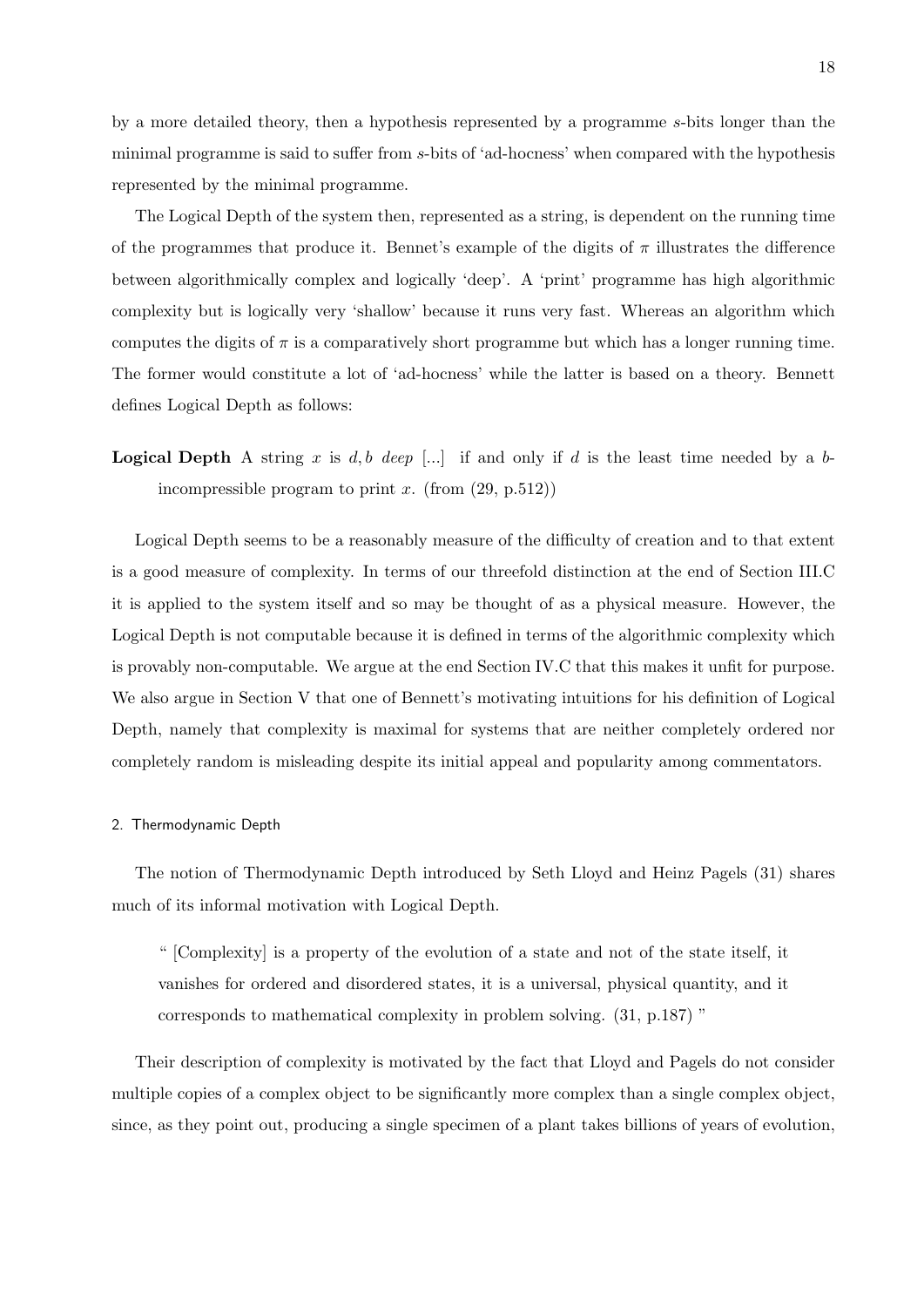but seven more specimens of the same plant can be easily produced with a single one. The process from no specimens to several is only minutely harder than the process from none to one. Putting aside concerns about the biological possibility of a single specimen in isolation, the idea, much like Bennett's, is that complexity has something to do with how difficult it is to produce something.

Lloyd and Pagels introduce three requirements that any reasonable measure of complexity defined over these trajectories should obey. (1) The function must be continuous in the probabilities, (2) if all trajectories are equally likely then the measure should be monotonically increasing in n, the number of trajectories, and (3) additivity: the measure associated with going from state a to b to c should be equal to the sum of the measures for going from a to b and from b to c. In other words the complexity of building a car from scratch is the complexity of building the components from scratch and building the car from the components.

These are effectively the same demands made by Shannon on the entropy function (see Sec. ??). It will therefore not come as a surprise later on that Thermodynamic Depth is not a measure of order as it claims to be but a measure of randomness.

Like Bennett, Lloyd and Pagels consider the set of histories or *trajectories* that result in the object in question. A trajectory is an ordered set of macroscopic states  $a_i, b_j \ldots c_k$ . If we are interested in the complexity of a state  $d$ , then we consider all trajectories which end in a state in d and their probabilities.

The depth of state d is determined by the probability of the trajectory  $a_i, b_j \ldots c_k \ldots d$  by which it was reached:

$$
\mathcal{D}\left(d\right) = -k \ln \Pr\left(a_i, b_j \dots c_k \dots d\right) \tag{2}
$$

where  $k$  is an arbitrary constant which is set equal to the Boltzmann constant to make the connection between information theory and statistical mechanics.

How the probabilities are to be interpreted is unclear but Lloyd and Pagels reject a subjective reading.

" [A]lthough the complexity depends on the set of experiments that determine how a system reaches a given state, the measure as defined is not subjective: two different physicists given the same experimental data will assign the state the same complexity."(31, p. 190)

Because their discussion draws heavily on concepts from statistical mechanics, such as those of phase spaces, microscopic/macroscopic states and so on, it is reasonable to suppose the probabilities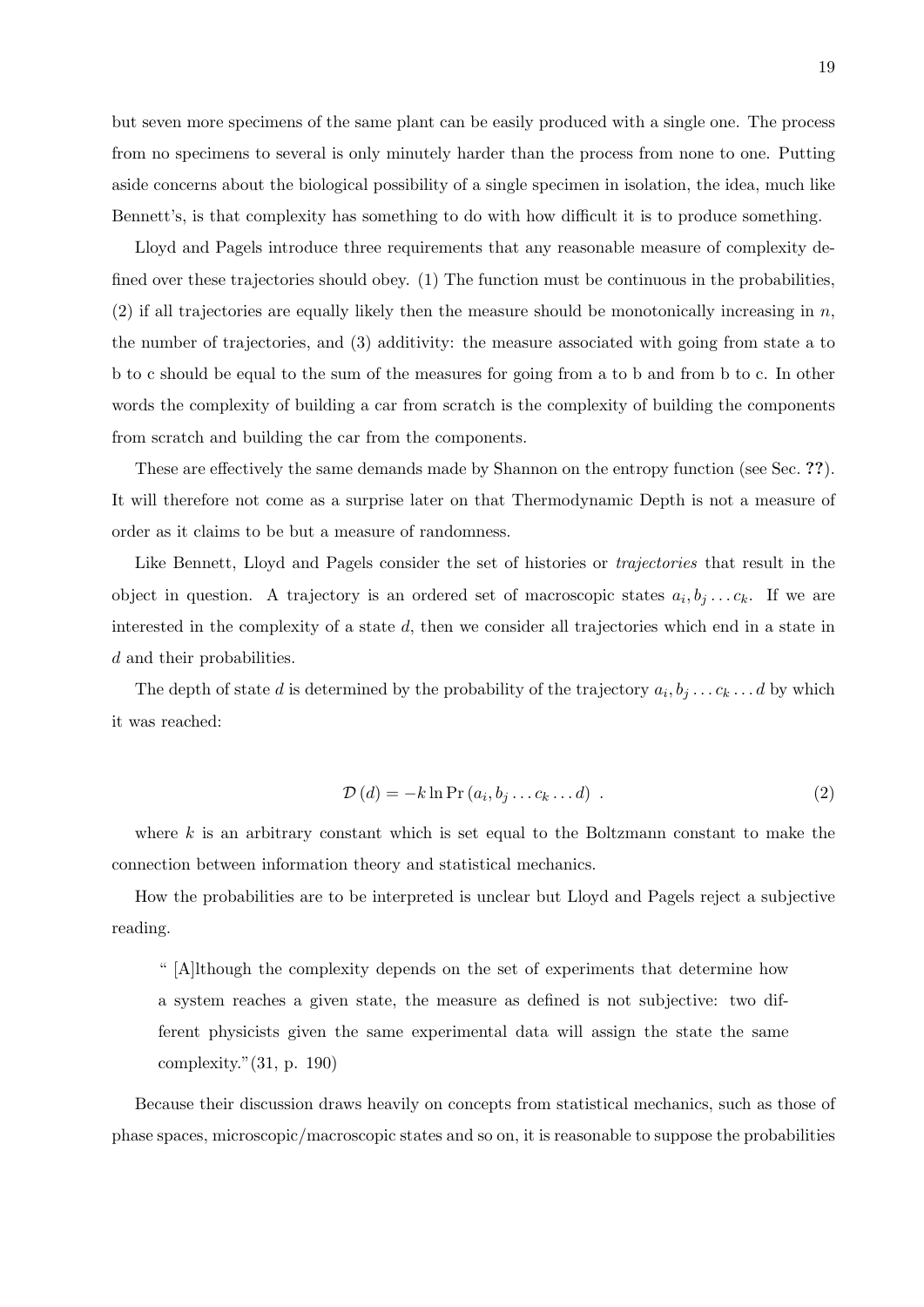used in defining a system's depth are of the same sort as those found in statistical mechanics. But the correct interpretation of these probabilities is still controversial with some prominent authors, notably Jaynes (23; 24), arguing for a purely epistemic interpretation. If the biggest problems Thermodynamic Depth faces were those it inherits from statistical mechanics then Lloyd and Pagels could be relieved because, while statistical mechanics faces many philosophical problems like most (if not all) successful physical theories, the subject has hardly been brought down by them. However, bigger problems are highlighted by Crutchfield and Shalizi (8). First we are not told how long the trajectories we consider should be. Complexity is claimed to be a property of a process but how do we identify when a process starts? To remedy this Crutchfield and Shalizi suggest looking at the rate at which depth increases, rather than its absolute value. The rate of increase of depth turns out to be the rate at which the system's entropy increases. Entropy rate, however, is a measure of randomness and does not capture complexity in the here desired way. This renders the Thermodynamic Depth itself unsuitable as a measure of complexity. Lloyd and Pagels specifically state that a reasonable complexity measure should not award high complexity to a purely random process but Thermodynamic Depth does exactly this. An N body Ising spin system being cooled below its critical temperature assumes a frozen magnetic state 'up','down'. . . which has very many probable predecessors which results in a very large Thermodynamic Depth of this frozen state again showing that it is not a good measure of complexity.

## B. Degree of Organisation

#### 1. Effective complexity

"A measure that corresponds [...] to what is usually meant by complexity [...] refers not to the length of the most concise description of an entity [...], but to the length of a concise description of a set of the entity's regularities." (15, p.2)

*Effective complexity*, introduced by Murray Gell-Mann  $(15; 17)$  (see also  $(16)$ ), is a statistical measure based on the (deterministic) Kolmogorov complexity. To find the complexity of an object Gell-Mann considers the shortest description, not of the entity itself, but of the ensemble in which the entity is embedded as a typical member. Here, 'typical' means that the negative logarithm of its probability is approximately equal to the entropy of the ensemble. This assumes ways of estimating what the ensemble is. The Kolmogorov complexity (Gell-Mann uses the equivalent term algorithmic information content) of the ensemble is the length of the shortest programme required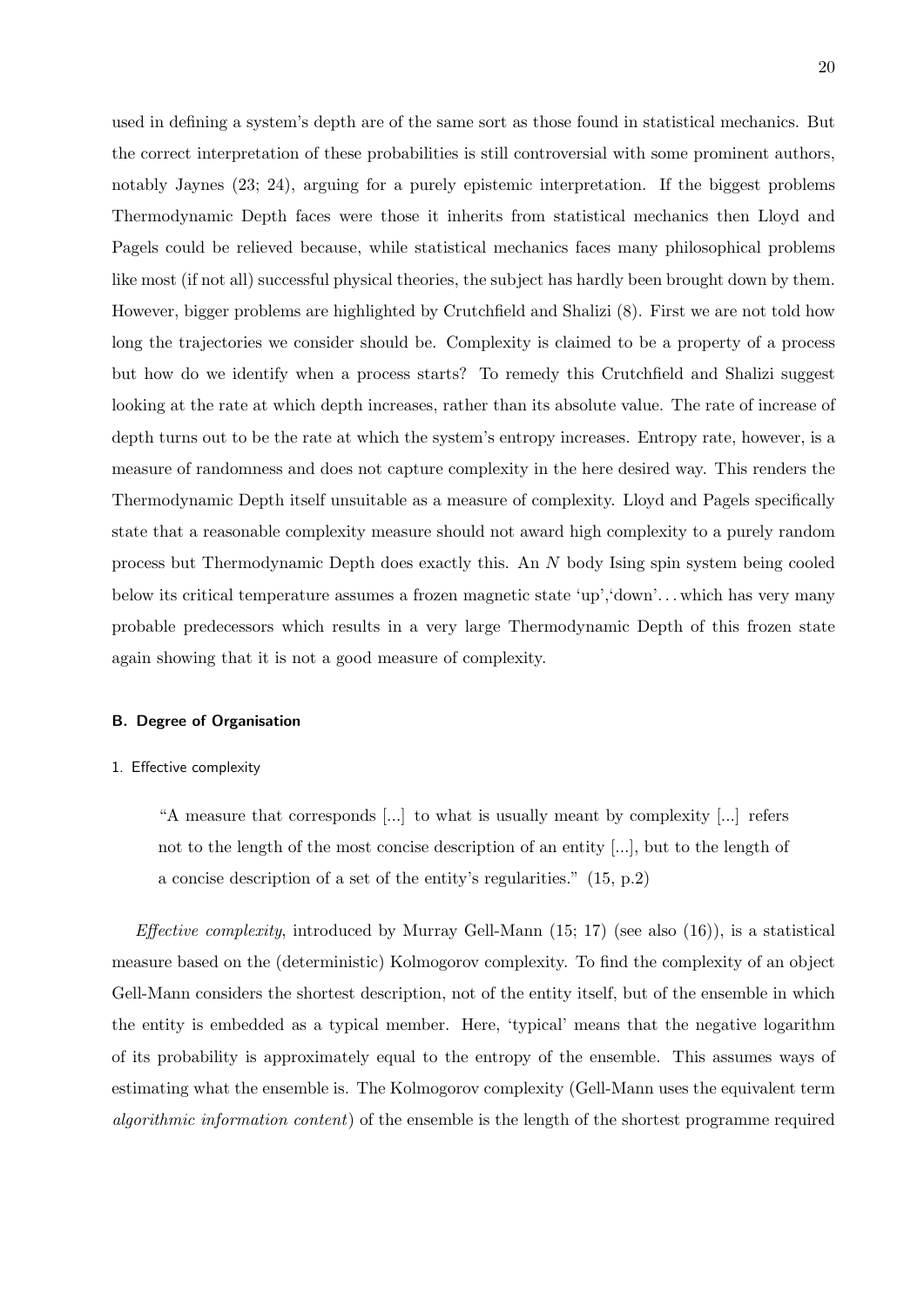to list all members of the ensemble together with their probabilities.

The resulting definition of *Effective Complexity* of an object (represented as a string) is the algorithmic information content of the ensemble in which the string is embedded. Effective complexity is designed to measure the regularities of a string as opposed to the length of a concise description. This makes Effective Complexity a measure of degree of organisation as opposed to difficulty of description. The problem with this measure, as with Logical Depth, it that it is not computable, as Gell-Man states himself: "There can exist no procedure for finding the set of all regularities of an entity." (15, p. 2). From a conceptual point of view, however, it is consistent with the above discussed notions of complexity. A random string is assigned zero Effective Complexity. Maybe more surprising, the digits of  $\pi$  have very low Effective Complexity.

## Logical Depth vs Effective Complexity

Gell-Man argues that Logical Depth and Effective Complexity are complementary quantities. The Effective Complexity of a set of data might be very high such as a detailed diagram of the Mandelbrot set until we learn that it can be computed from a very simple formula and so its Logical Depth is the determining factor to understand it rather than its Effective Complexity. It is often not clear whether something which is apparently complex is really the combination of an underlying simplicity and a certain amount of Logical Depth. Gell-Mann argues against Logical Depth being responsible for the intricateness of structure observed in nature calling on the "relentless operation of chance". These chance events Gell-Man attributes to the inherent probabilistic nature of quantum mechanics. The resulting Effective Complexity of the universe is a result of many "frozen accidents" accumulating over time generating the many regularities we observe today rather than a predetermined algorithm with a large Logical Depth.

#### 2. Effective Measure Complexity

"Quantities which qualify as measures of complexity of patterns [...] (1) they are measure-theoretic concepts, more closely related to Shannon entropy than to computational complexity; and (2) they are observables related to ensembles of patterns, not to individual patterns. Indeed, they are essentially Shannon information needed to specify not individual patterns, but either measure-theoretic or algebraic properties of ensembles of patterns arising in a priori translationally invariant situations." (19, p.907)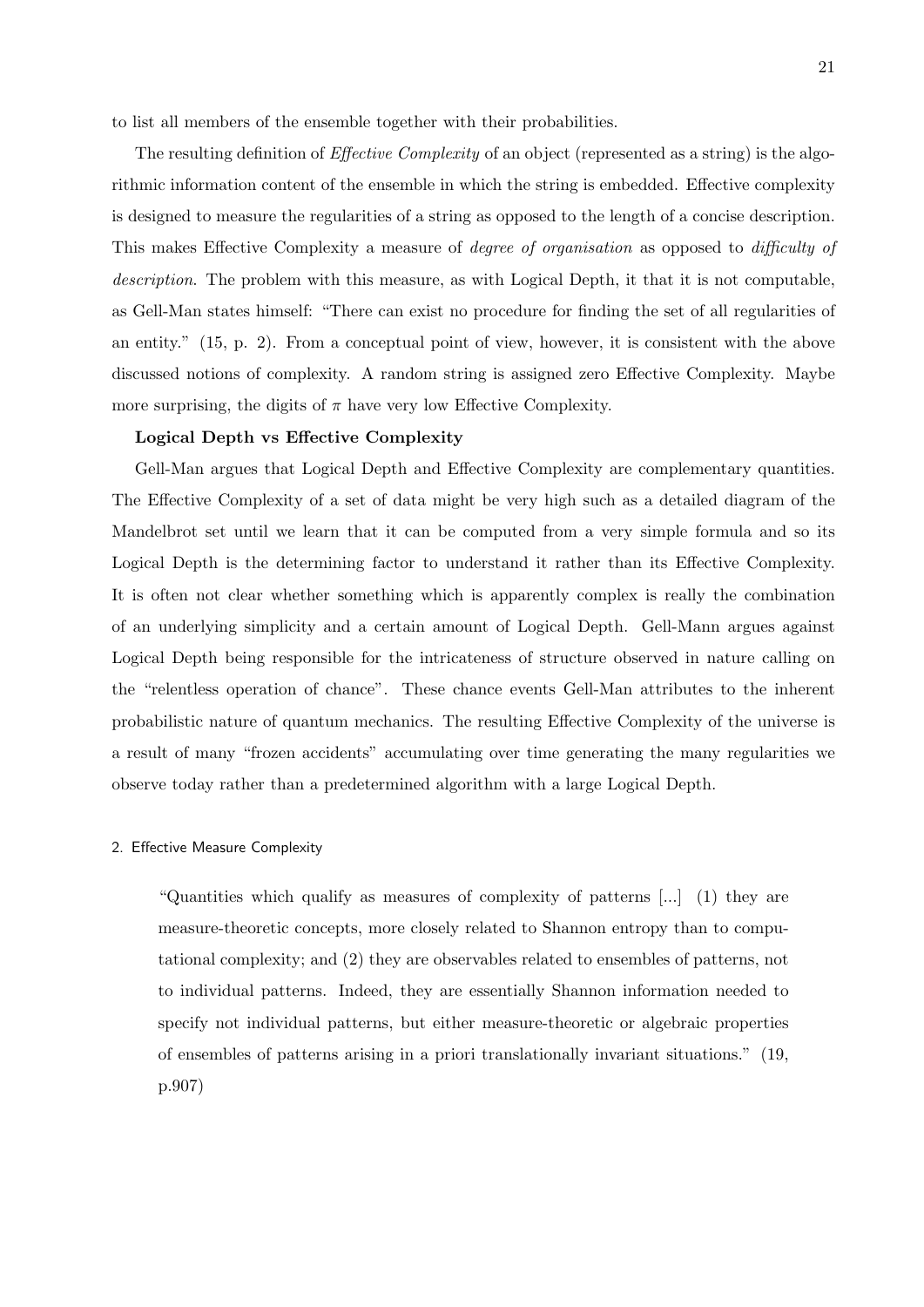Introduced by Peter Grassberger, the Effective Measure Complexity (EMC) is measuring the average amount by which the uncertainty of a symbol in a string is decreasing due to knowledge of previous symbols (19). For a completely random string the measure is zero since no information is gained about one random symbol by looking at another random symbol. The more statistical dependencies there are, i.e. the more order there is, the larger the Effective Measure Complexity is going to be. The mathematical definition is based on the Shannon entropy (Eq. 1). For strings  $x^N$  of length N  $H(X^N)$  is the Shannon entropy of the probability distribution  $Pr(x^N)$  (replacing  $Pr(x)$  in Eq. 1). Considering strings of length  $N + 1$  from the same system one can define the increase in entropy as the difference  $H(X^{N+1}) - H(X^N)$  and call this entropy rate  $h_N$ . The limit for  $N \to \infty$  exists under certain assumptions and is denoted by h. The entropy rate is a measure of persistent randomness which can not be eliminated by observing the system over a long time or space. It is randomness *inherent* to the system. Grassberger then defines the Effective Measure Complexity as the accumulated difference between the "believed" entropy rate  $h_N$  and the "true" entropy rate h.

$$
EMC = \sum_{N=0}^{\infty} (h_N - h) . \tag{3}
$$

This difference quantifies the perceived randomness which, after further observation, is discovered to be order. The more observations are required to identify this order the higher the Effective Measure Complexity.

#### 3. The Statistical Complexity

"The idea is that a data set is complex if it is the composite of many symmetries."

"When we use the word 'complexity' we mean degrees of pattern, not degrees of randomness." (42, p.824)

The Statistical Complexity was introduced by James Crutchfield and Karl Young to measure information processing of nonlinear dynamical systems (7; 9). Behind this measure lies a technique of causal-state reconstruction further developed by Crutchfield and Cosma Shalizi (42). From either empirical data or from a probabilistic description of behaviour one infers a model of the hidden process that generated the observed behaviour .

The inference proceeds as follows. From empirical data probabilities for successive observations conditioned on previous observations are gathered. Possible such paths (sequences of observation

<sup>(10,</sup> p.227).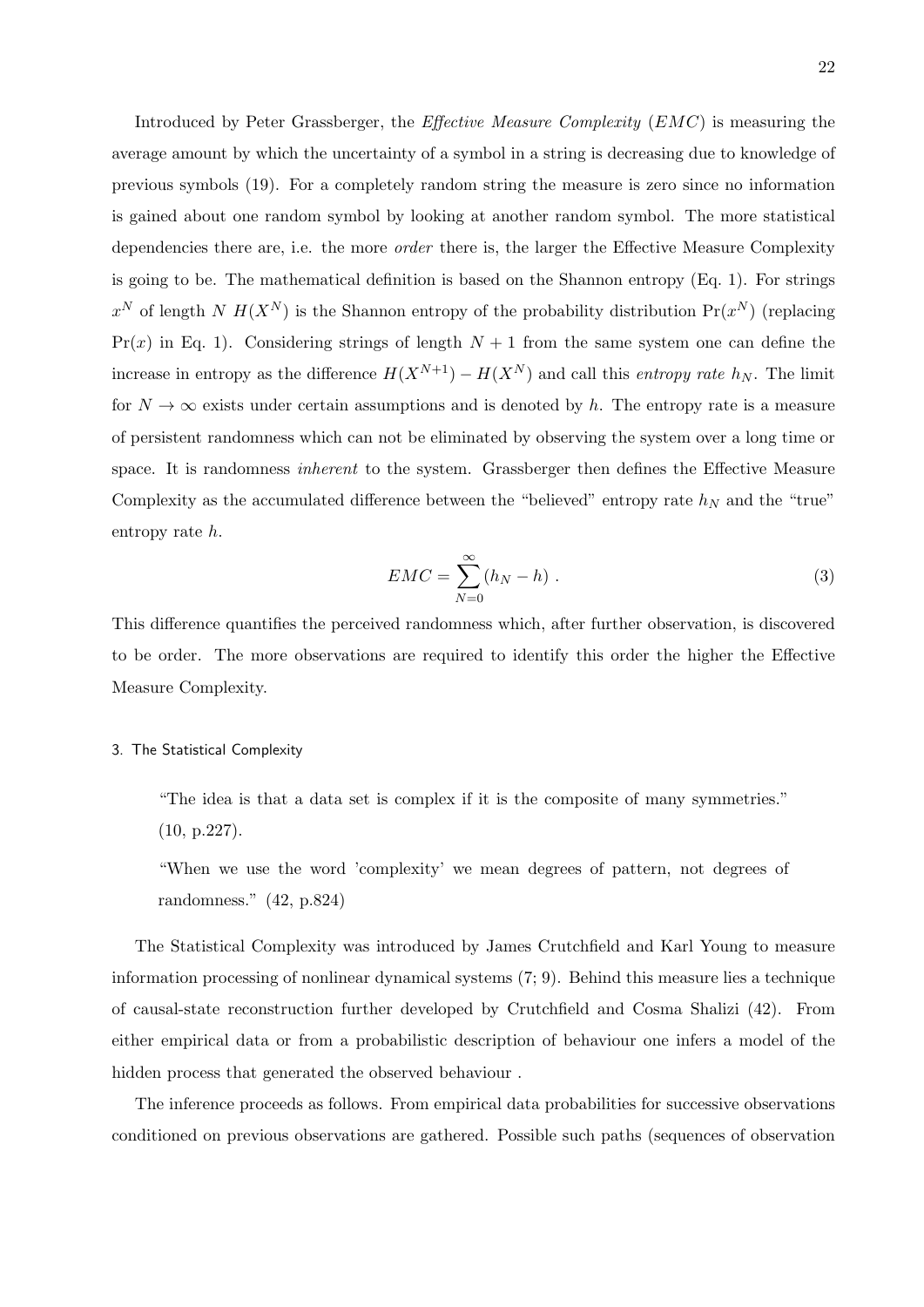types) are put into the same equivalence class when they have the same conditional probability for future observations. The resulting sets each define predictions for future observations and, hence, each constitute a regularity. Note that this procedure applied to a sequence of coin flips with an unbiased coin would result in merely one set containing the probabilities of observing a head or a tail conditioned on any previous observation which is  $1/2$  and independent on the previous observations. What we have put here in layman's terms is the construction of a so-called "minimal sufficient statistic", a well-known concept in the statistics literature. Crutchfield and Shalizi introduced the term causal states following Hume's weak sense of causality: "one class of event causes another if the latter always follows the former" (42, p.824). This set of causal states S and probabilistic transitions between them, summarised in the so-called  $\epsilon$ -machine,

represents our ability to predict the process's future behaviour. And it is the minimal and optimal such representation  $(42)$ . The mathematical structure of the  $\epsilon$ -machine is that of a hidden Markov model or stochastic finite-state automaton. The Statistical Complexity, denoted  $C_{\mu}$ , is then the Shannon entropy over the stationary distribution over the causal states  $S$ :

$$
C_{\mu} = H(\mathcal{S}) \tag{4}
$$

Hence, the Statistical Complexity is derivative quantity of the  $\epsilon$ -machine which in itself contains all the available information about the process's organisation. For a system to have high Statistical Complexity it must have a large number of causal states and hence a large amount of regularities. Successful applications of the causal-state reconstruction technique to complex systems range from protein configuration (28) and atmospheric turbulence (38) to self-organisation (44).

While the Kolmogorov complexity (see Section III.B) and Thermodynamic Depth (see Section IV.A.2) award random strings high complexity; the former by defining a random string as one whose minimal program is approximately the length of the string itself, the latter by measuring a systems rate of change of entropy, the Statistical Complexity awards zero complexity to random strings and high complexity to strings with many statistical dependencies.

Bennett considers the computational resources (programme size, space-time complexity etc.) needed to reproduce the given string verbatim. In contrast Crutchfield's approach is to consider the simplest computational model capable reproducing the statistical properties of the string. In this sense the Statistical Complexity is a data-driven account of complexity.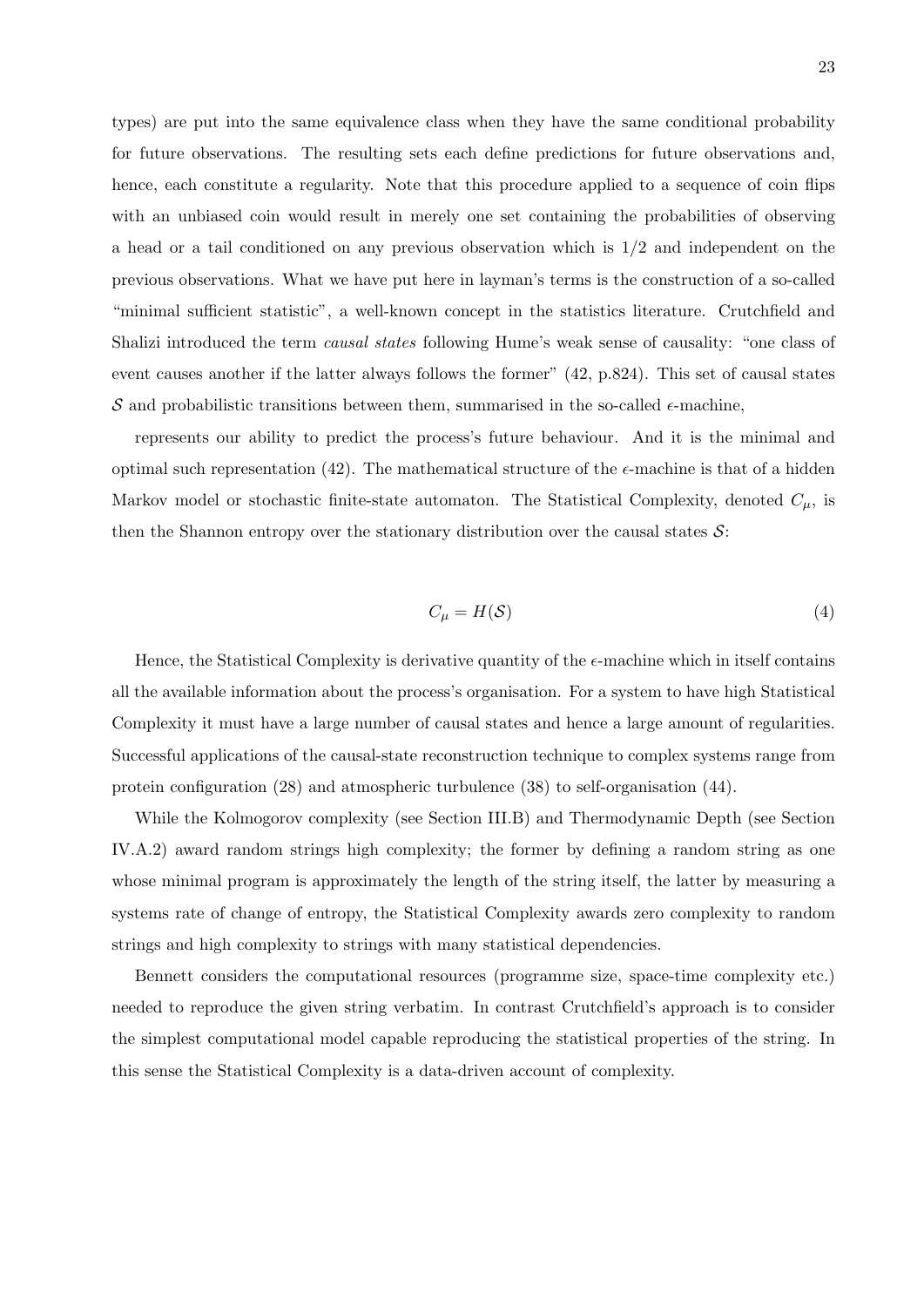#### C. Computable versus non-computable measures

In this section it is argued that only computable measures are suitable as measures for the complexity of a physical system.

A good measure of complexity needs to be statistical as opposed to deterministic. This rules out Thermodynamic Depth and leaves us with Effective Complexity, Logical Depth, Effective Measure Complexity, and Statistical Complexity. If we, in addition, impose computability as a requirement, which seems reasonable in so far as we are interested in using our measure of complexity to tell us which systems in the world are complex, then among the measures we have considered we are left with Effective Measure Complexity and Statistical Complexity as the ones that meet both requirements of being computable and statistical. Note, that Effective Measure Complexity is always bounds from below the Statistical Complexity of any give process (42, Theorem 5). Furthermore, as we have outlined above, with the Statistical Complexity we have access to not only a measure of the degree of organisation but also to a description of that organisation. Hence, we come to the conclusion that the measure that best captures the qualitative notion of the order produced by complex systems is that of the Statistical Complexity.

The Statistical Complexity is applied to data sets, as opposed to systems or to methods. A data set with a high Statistical Complexity is not necessarily produced by a complex system. For example, highly structured data may be produced by a centralised control mechanism rather than by emergence. However, when looking at large data sets gathered from real world systems, high Statistical Complexity is probably produced by complex systems. In principle, there is no reason to suppose that there could not be some true property of systems that measures their complexity even though we cannot compute it. However, since the Statistical Complexity can be computed and used in practice to infer the presence of complex systems, it is the best candidate we have considered for a measure of the order produced by complex systems.

## D. Remarks

We have not argued exhaustively by considering every putative measure of complexity in the literature, rather we have taken a representative sample of complexity measures and considered at least one that falls into each of the four categories of measure generated by our two binary distinctions among different kinds of measure. We have not attempted an exhaustive survey of such measures, since, that would be a Herculean task that would take up a whole long paper in itself, so we offer only a guide to further reading. A discussion of complexity measures in the context of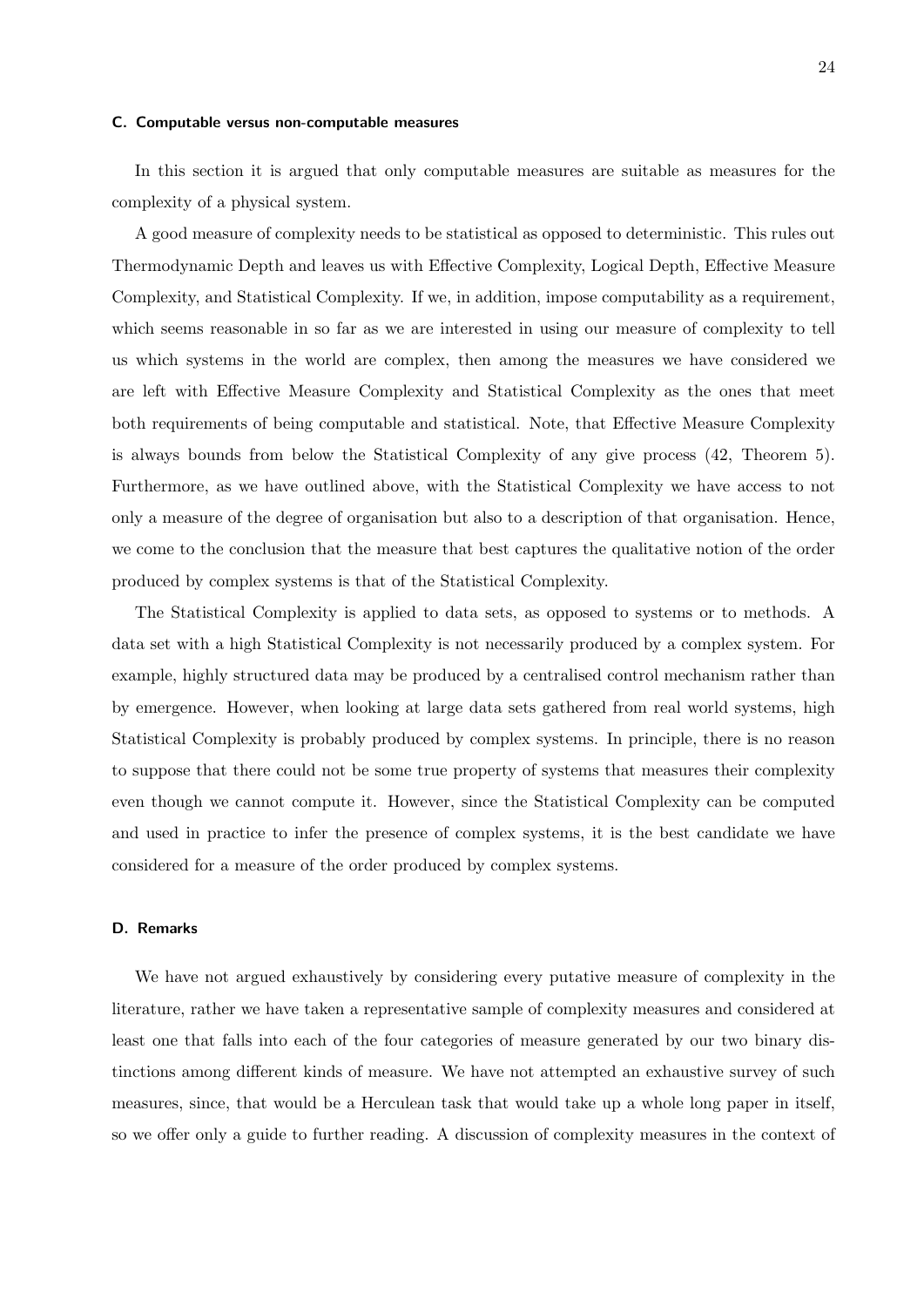dynamical systems can be found in (48). In it the authors suggest a classification scheme of dynamical systems into four categories similar to the scheme presented here. The scheme distinguishes between order and chaos using the notions of generating and homogeneous partitions. A discussion of complexity measures in the context of physical systems can be found in (3). This book surveys different kinds of complex system and measures of complexity. Of the ones, mentioned there the Grammatical Complexity deserves mentioning. Opposed to the statistical measures reviewed so far Grammatical Complexity is concerned with higher level organisation while discarding finite-length correlations as not complex. Hence, it is worth considering as a measure when the investigator is interested in higher-level order and infinite correlations. A survey of measures of complexity and their criticism can be found in (20). In it the author concludes that no unified measure can be found nor should there be one since complexity is intricately linked to meaning which is subjective and unmeasurable.

## V. THE "PEAKED" COMPLEXITY FUNCTION

It is generally agreed upon that a complex system is structured. One thing that seems certain is that complex systems are not ones in which all the parts are performing random walks, and this is enough to distinguish complexity from just "being complicated". A gas at equilibrium is an incredibly complicated system but it is not complex just because the behaviour of its parts is effectively random in the sense that the behaviours of individual molecules are largely uncorrelated. However, the one point of agreement in the complex-systems community is that a measure of complexity should assign its highest value to systems which are neither completely random nor completely ordered. Usually this is justified by giving examples which are intuitively not complex. At the random end of this scale a sequence of coin flips or an ideal gas are often mentioned. At the ordered end of the scale a perfect crystal or a checker board pattern are examples. Following this logic one would have to assume that a disordered crystal would score higher in complexity than a perfect crystal. Equally if we start to insert random bits into a string of ones we get a more "complex" sequence. This form of randomness in order does not seem to capture what we mean when we call a cell complex or when we consider a bee hive complex. Of course, the latter are mostly complex because of their dynamics not because of their static structure. A pattern in the sand on a beach might be considered complex because it has many regularities and yet is not perfectly symmetric. The reason it is complex is not because it is imperfect but rather because such regular patterns form no matter how the wind blows. So there is an interplay between regularities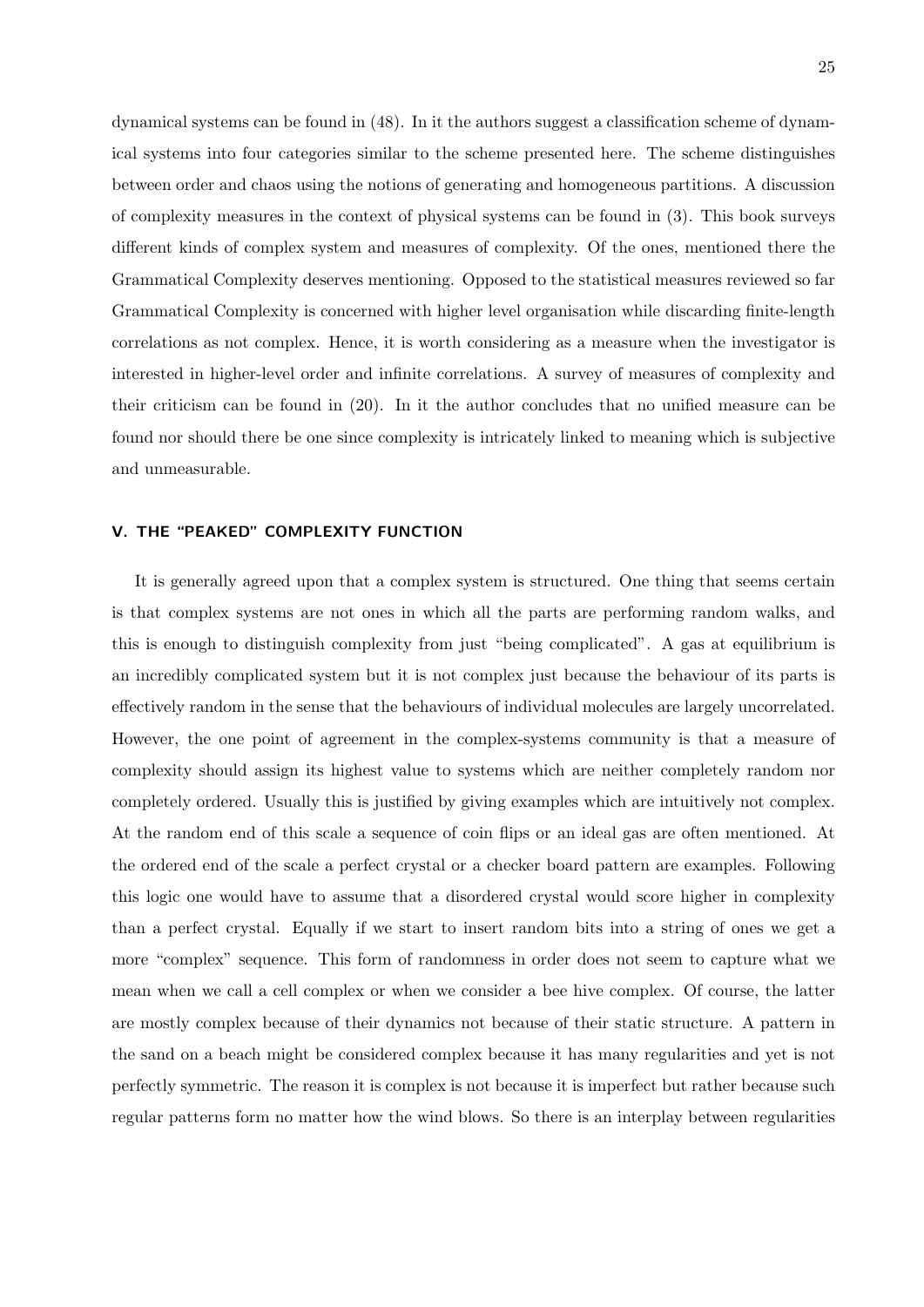and a form of robustness which is important here.

What is the reason for randomness to be stated as a necessary ingredient by so many authors? An answer to this is given by Edgar Morin in his treatise "Method" (36). In his view the role of randomness is crucial to generate and sustain complexity. To summarise his view in our terms: Complexity could "be" without randomness, but it could not become nor sustain itself; randomness acts as a source of interaction which is necessary for the build-up of correlations. Because of the second law of thermodynamics, however, these correlations will decohere and the initial random state will be populated once more. Only, if there is a balance between random encounters and, literally, constructive interactions can decoherence be avoided and order maintained. Thus, there is no complex system which is static. Complex systems are in a continuous process of maintaining their complexity. And hence randomness and order are intricately linked to complexity.

Careful investigation shows that the Statistical Complexity does increase monotonically with the orderliness of the system<sup>4</sup>. Hence, it is a good measure of structure, even in the presence of noise, but it does not indicate any of the other features of a complex system such as robustness and adaptivity. The ubiquitous single-humped curve as the "ideal measure" of complexity (zero for perfect order and zero for complete randomness) is not fulfilled by the Statistical Complexity, since it has a maximum at the point of perfect order. This "ideal curve" is misleading in the following sense; a crystal with many defects is just that, ordered and noisy at the same time while not being a complex system – while being perfectly robust to the end of being completely inflexible it is not adaptive to signals from the environment. A fractal is a complex pattern because it has many regularities and symmetries superposed. If natural systems were perfect fractals they would still cause wonder. The fact that the fractals observed in nature are not perfect is not the reason that they are considered more complex. Rather, the fact that fractals are generated under very noisy circumstances illustrates the combination of two goals in a natural systems: The generation of structure, the more perfect the better, and the robustness of that structure (and hence its generation mechanism). Clearly, these are opposites and the system needs to optimise the two. An ideal gas is perfectly robust in its structure simply because it does not have any in the first place. A crystal is also very robust in its structure but once it is broken it cannot "mend itself". A school of fish is very structured though clearly not a perfect grid of fish. But once

<sup>4</sup> For a proof consider the following. For a given number of causal states the Statistical Complexity (Eq. 4) has a unique maximum at uniform probability distribution over the states. This is achieved by a perfectly periodic sequence with period equal to the number of states. As soon as deviations occur the probability distribution will likely not be uniform anymore and the Shannon entropy and with it the Statistical Complexity will decrease. Hence, the Statistical Complexity scores highest for perfectly ordered strings.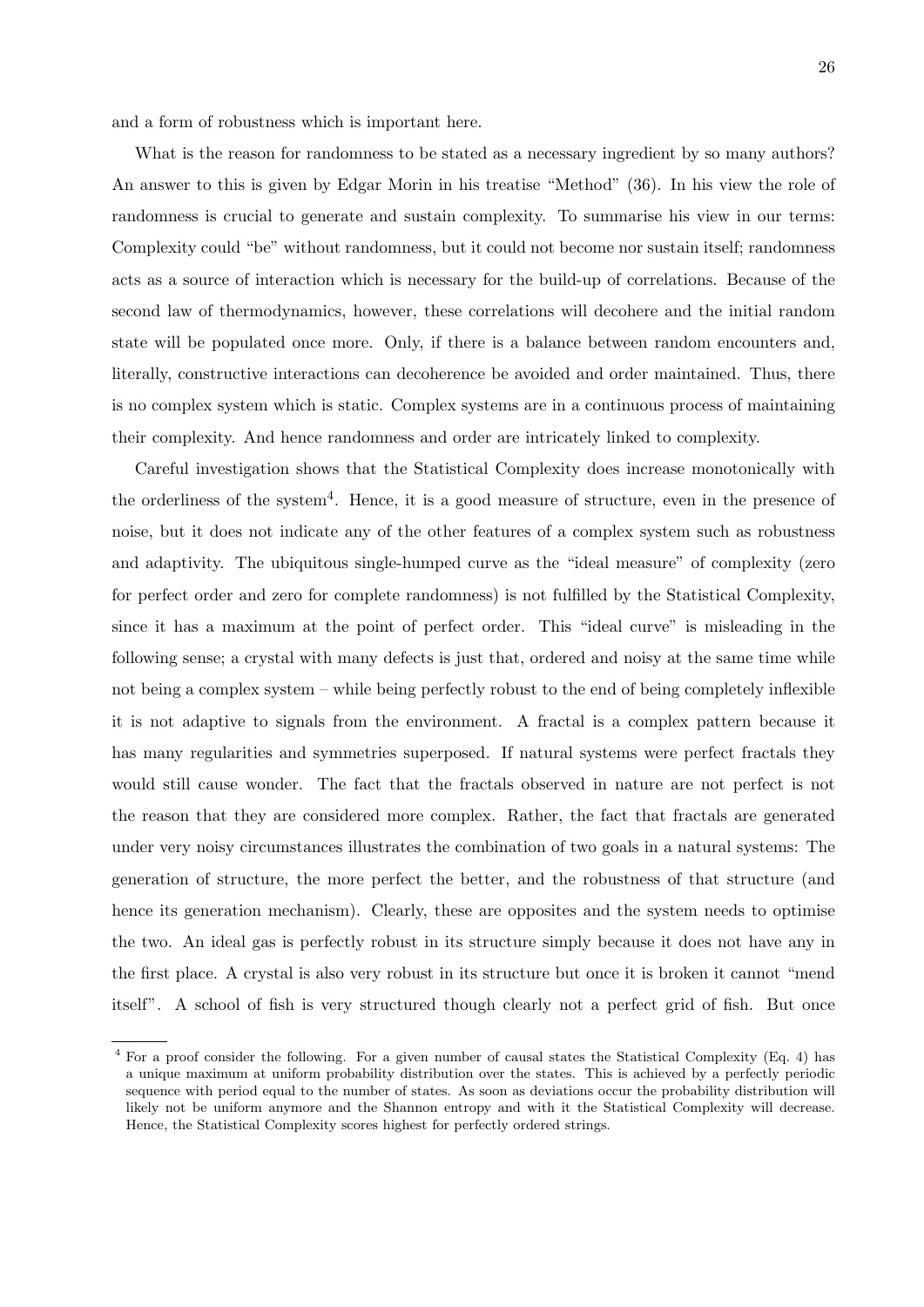a predator has disturbed the school formation it can then reform immediately. So rather than requiring a good measure of complexity to have its maximum value for systems which are neither completely random nor completely ordered this suggests that a measure of order is not sufficient. A complex system is expected to score high on a measure of order. And it also scores high on a measure of "adaptivity" (22) or, as Sandra Mitchell calls it, "responsiveness" (35). The latter is then responsible for the robustness of the order under perturbations and outer influences or, in other words its ability to correct errors. In the light of this we conclude that the "peaked" form of complexity functions is not a prerequisite for a measure of complexity but it is a consequence of a complex system's adaptiveness while wanting to maintain its structure. Hence, we conclude that the Statistical Complexity does not measure complexity as such but rather order. But because it measures order in the presence of noise it can be used to measure the order produced by complex systems since these systems necessarily exhibit noise.

## VI. THE FEATURES OF COMPLEX SYSTEMS REVISITED

#### A. Necessary and sufficient conditions for complexity

In this section we revisit some of the features of complex systems discussed in Section II and discuss to what extent they are necessary or sufficient for complexity. We start by giving the following tentative definition of complexity which we consider as a physical account of complexity:

Complex System (physical account) A complex system is an ensemble of many elements which are interacting in a disordered way, resulting in robust organisation and memory.

#### 1. Ensemble of many elements

Most definitions or descriptions of complexity mention 'many elements' as a characteristic. For interactions to happen and for pattern and coherence to develop, the elements have to be not only many but also similar in nature. This is the prerequisite for the condition of interaction. For systems to be able to interact or *communicate* (in the broadest sense) with each other they have to be able to exchange energy or matter or information. Physical systems have to be particles comparable in size and weight, subject to the same physical laws. In biology, cells before they form multi-cellular organisms are indistinguishable / identical so they can maximally communicate (exchange genetic information) with each other. Non-physical systems, e.g. social structures have to be similar in character, behaviour, or rules obeyed. Other examples are the brain consisting of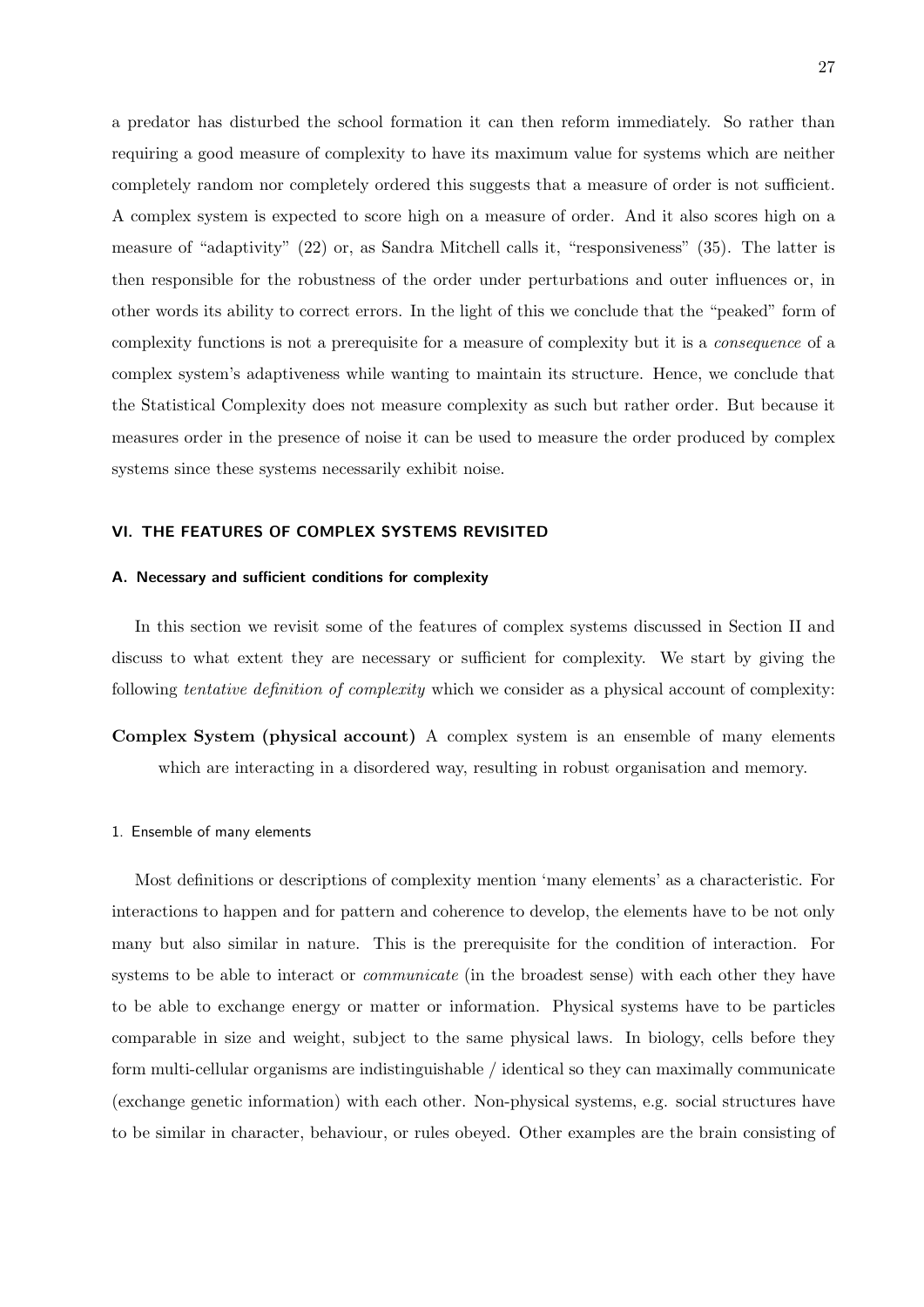neurones, an ant colony consisting of ants, a financial market consisting of agents. While it is a necessary condition for a complex system that there are many similar parts of some kind it should be noted that not all the parts have to be similar and of the same kind. Weather systems are composed of many similar parts in so far as oxygen, nitrogen and water are all gases composed of molecules, yet of course these gases are importantly different in their properties and these differences give rise to important features of the climate. Moreover, weather systems also include geological features and radiation too. Also weather systems are composed of many similar parts in so far as there are many small volumes of the atmosphere that are similar and which interact to give rise to the weather. Furthermore, the hierarchical structure of complex systems reflects a necessity for some kind of similarity. Ensembles of similar elements at one level form a higher-level structure which then interacts with other similar higher-level structure. As an example consider a society. Many cells make up a human body, many human bodies make up a group, many groups make up a societal structure. Every complex system has at least some parts of which there are many similar copies interacting. Of course, the idea of a large number of components is vague, but we note that such vagueness is ubiquitous in the sense that it is vague whether, for example, a quantum system consists of a large number of particles so that it reduces to classical behaviour in accordance with the correspondence principle, or whether there are sufficient birds flying together to be regarded as a flock. <sup>5</sup>

#### 2. Interactions

The second condition is for the elements of the system to have the means of interacting. Interaction can be either exchange of energy, matter, or information. The mediating mechanism can be forces, collision or communication. Without interaction a system merely forms a "soup" of particles which necessarily are independent and have no means of forming patterns, of establishing order. Here we need to emphasise that interaction needs to be direct, not via a third party, a so-called common cause. Thus, we require not merely probabilistic dependence but direct dependence. Locality of interaction is not a necessary condition, neither is it sufficient. Interactions can be channelled through specialised communication and transportation systems. Telephone lines allow for non-local interactions between agents of a financial market, nerve cells transport chemical signals over long distances. It is important that the idea of interaction here is not necessarily one

<sup>&</sup>lt;sup>5</sup> We are grateful to an anonymous reviewer whose criticisms based on the example of the climate forced us to clarify these points.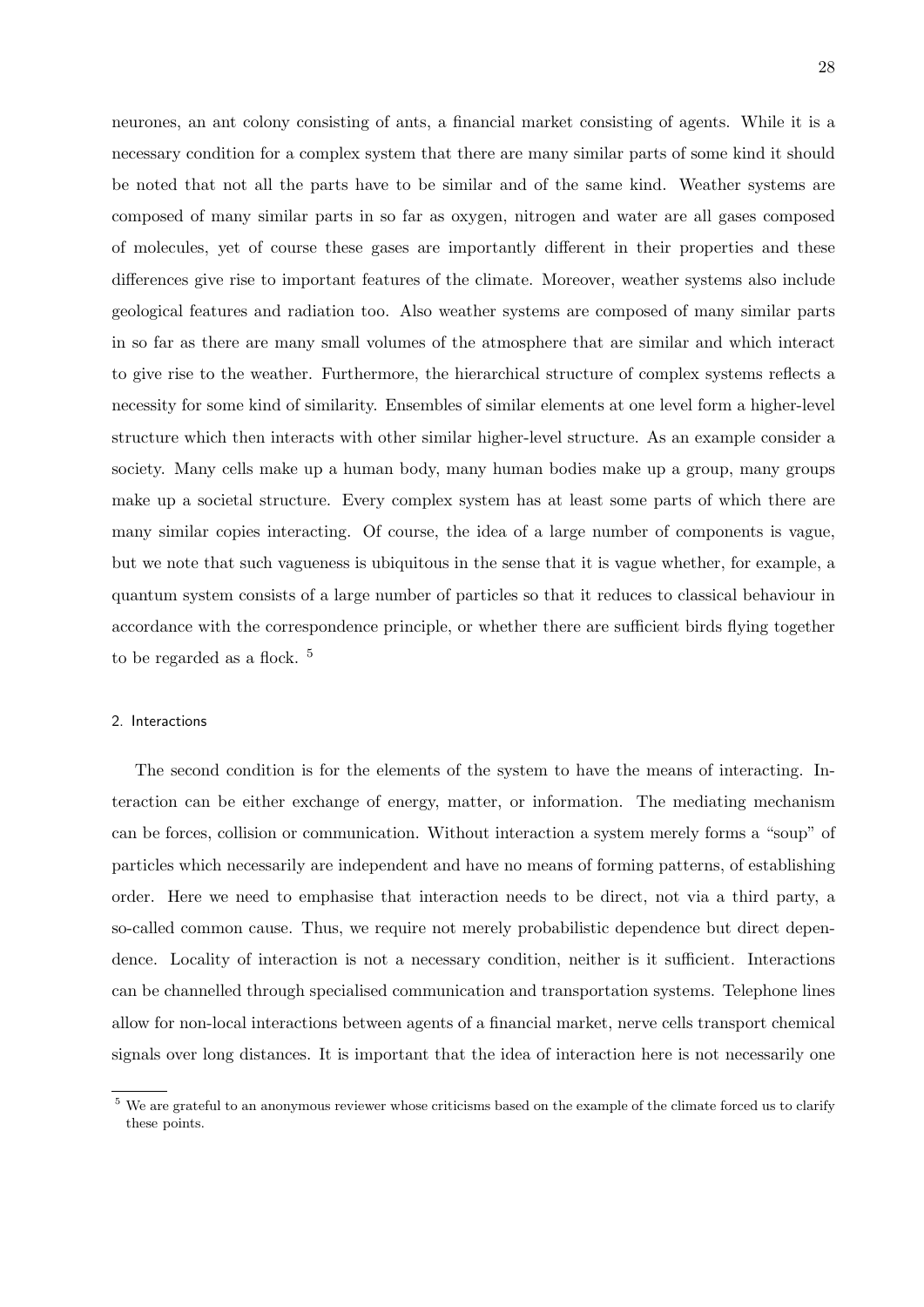of dynamics. What is important is the idea of the dependence of the states of the elements on each other. Non-linearity of interactions is often mentioned as necessary condition for a complex system. This claim can be easily refuted. Complex networks, which are clearly complex in their structure and behaviour, can be defined by matrices which are inherently linear operations. The fact that non-linearity is not necessary illustrates a commonly mentioned feature of complex systems. They can be perceived as complicated yet be defined by simple rules, where complicated means difficult to predict.

#### 3. Disorder

Disorder is a necessary condition for complexity simply because complex systems are precisely those whose order emerges from disorder rather than being built into them. Interaction is the basis for any correlations to build up and hence for order to arise from disorder. An example of order rising out of disorder is thermal fluctuations which are necessary for most biological processes to take place such as protein binding to DNA which is driven by the energy provided through thermal fluctuations. The result is the transcription of DNA to make new proteins.

#### 4. Robust order

The above three conditions are all necessary for a complex system to emerge but they are not sufficient because many similar elements interact in a disorderly way in a gas but they are not complex systems. However, a system consisting of many similar elements which are interacting in a disordered way has the potential of forming patterns or structures. An example are the Rayleigh-B´enard convection patterns. On an appropriate time scale the order is robust. This means that although the elements continue to interact in a disordered way the overall patterns and structures are preserved. A macroscopic level arises out of microscopic interaction and it is stable (on that time or length scale). This kind of robust order is a further necessary condition for a system to be complex.

#### 5. Memory

"A system remembers through the persistence of internal structure."(21)

Memory is a straightforward corollary of robust order.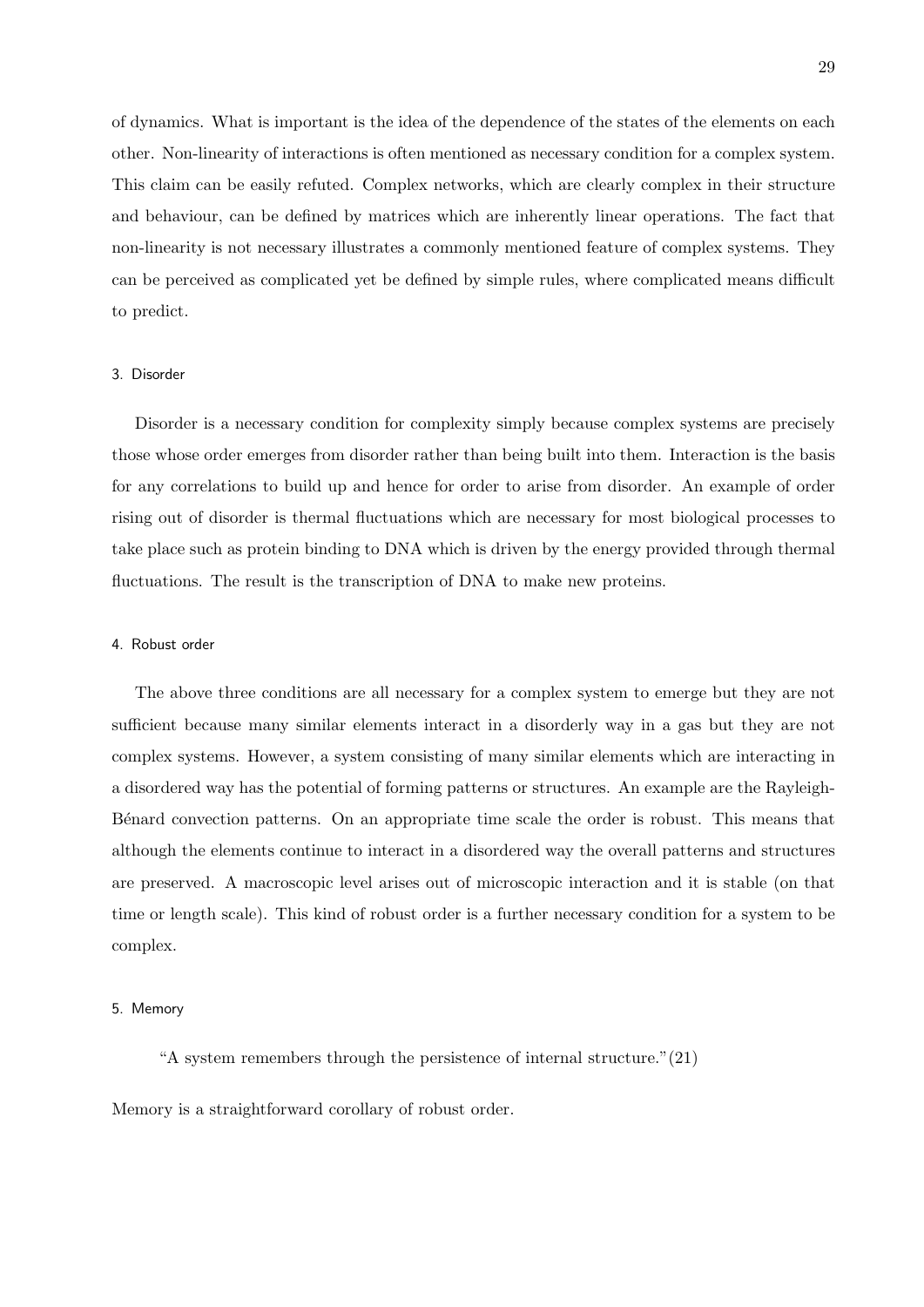#### B. Statistical Complexity revisited

Since we have come to the conclusion that the Statistical Complexity best captures the qualitative notion of the order produced by a complex system, we offer the following data-driven qualitative definition of a complex system:

# Complex system (data-driven account) A system is complex if it can generate data series with high Statistical Complexity.

How do the data-driven account of complexity and the physical account of complexity from Section VI.A represent the features of complex system with which our discussion began, namely, nonlinearity, feedback, emergence, local organisation, robustness, hierarchical organization, and numerosity? It is difficult to say how well the Statistical Complexity captures nonlinearity and feedback. Certainly some systems of high Statistical Complexity are nonlinear and exhibit feedback, for instance, see Crutchfield's investigation into the logistic map (10). However, neither is necessary or sufficient for high Statistical Complexity. Even strong forms of ontological emergence are consistent with high Statistical Complexity. However, high Statistical Complexity is also prima facie compatible with strong forms of ontological reduction of high level phenomena to lower level phenomena, in which case it would be construed as a useful measure solely for epistemological purposes. It is not yet clear what, if any, light Statistical Complexity sheds on emergence. There is an interesting suggestion to define emergence using the predictive efficiency of a process which is defined in terms of Statistical Complexity (43, p. 9).

As discussed earlier, *local organisation* and *robustness* are related, and the former appears necessary for the latter because order that is centrally produced may be easily disrupted by perturbing the point of control. Locally produced order, on the other hand, involves many distributed copies which serve as a back ups for each other. A statistically complex system is one that exhibits a diverse range of behaviour over time i.e. it has many causal states. In contrast a system with no memory, say a coin being tossed repeatedly, can be modelled accurately with only a single causal state, and thus has zero Statistical Complexity. Complex systems, unlike a coin toss, must possess some memory, some record of their past.

Local organisation and robustness appear to be related by this idea of memory; both memory and robustness involve stability over time, and for this stability we need some form of back-up or redundancy with which to correct errors. This may be provided when we have a system whose order is not centrally controlled.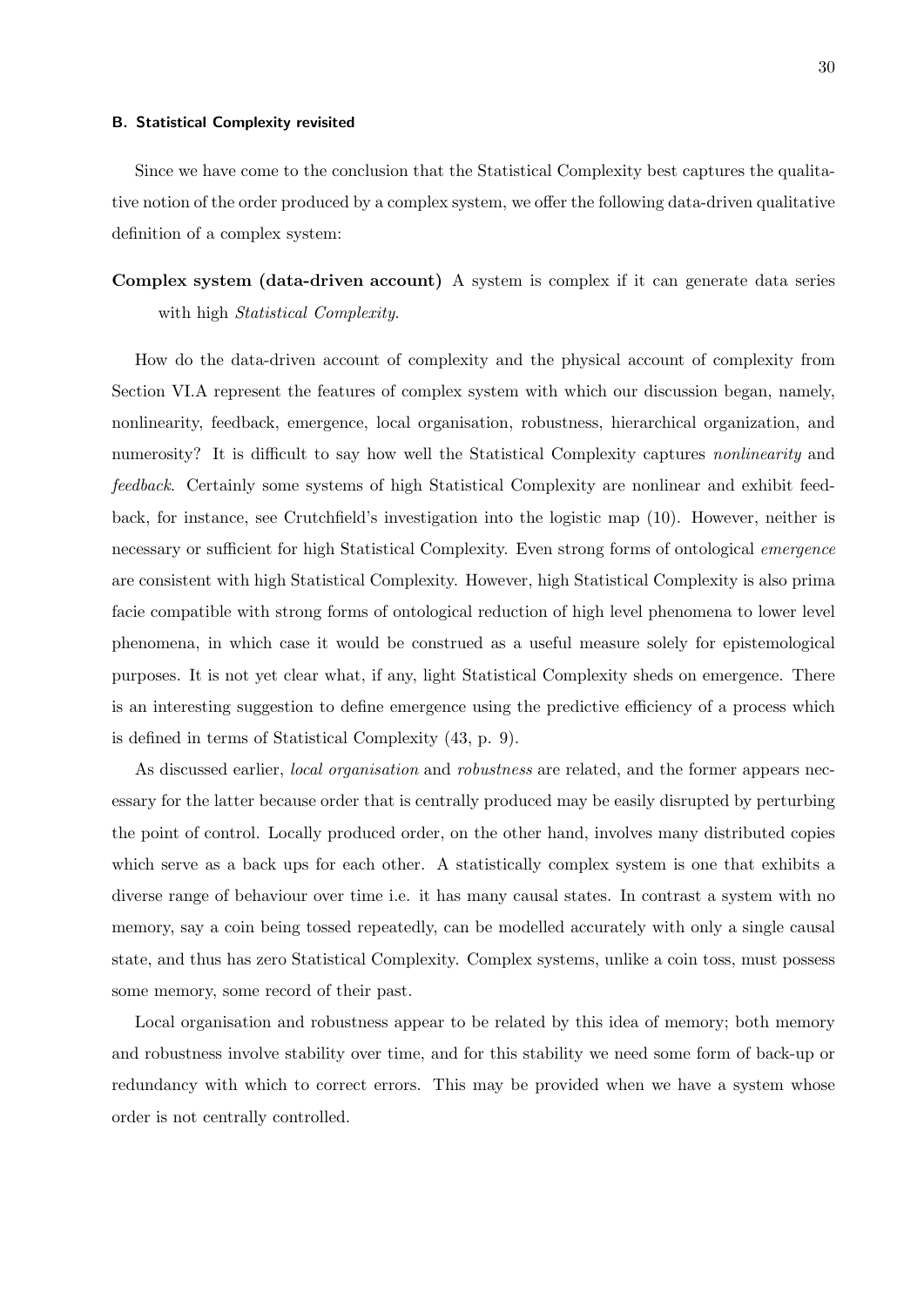#### C. The hierarchical nature of complex systems

We now turn to the underlying architecture  $-$  by which we mean the relative organisation of the elements – which leads to properties such as robustness or de-centralised control. As pointed out by H. Simon (46), hierarchical organisation involves features which are characteristic of paradigmatic complex systems.

A system is organised hierarchically when it is composed of subsystems that, in turn, have their own subsystems, and so on. Many social systems, such as the military, corporations, universities and legal systems are hierarchies. A university, for example, consists of staff which are grouped in departments which are grouped in faculties. The highest level of a university is the vice-chancellor but one can go up the hierarchy even further to networks of universities and so on. It is not only social systems that exhibit hierarchical organisation. Biological organisms are composed of systems, organs and cells that are made of nuclei, cell membranes, and mitochondria, etc. The parts of a cell are made of molecules, which are made of atoms, and so on. Clearly, natural and social hierarchies are ubiquitous, however, there is an important difference between social and physical systems in terms of the nature of the hierarchical levels to which we return at the end of this section.

A core problem in complex systems research is to understand how a complex structure can have evolved out of a simple one. In particular, if the underlying processes that give rise to evolution (by which we do not mean biological evolution exclusively) are following a random walk through the space of possibilities the likelihood of anything complex and hence non-random evolving is negligible. This mystery of how complexity can evolve is partly explained by hierarchical organisation. Indeed, 'selective trial and error' can lead to complex forms on a geologically meaningful time scale. As Simon points out, in such a "selective" process each intermediate level forms a stable configuration which gets "selected" for further levels to build on top. In this way, the hierarchical nature of complex systems is explained by the efficiency and stability of hierarchical building processes. Here, natural evolution and engineering tasks are very similar. Neither would be very successful if the final product was to be built from scratch every time (recall the above discussion of the watchmaker). This process of assembling stable intermediates into new stable configurations at a higher level does not rely upon any particular nature of the subsystems. Hence, the way that stable intermediates lead to hierarchically organised complex systems is essentially the same for physical, biological, and social systems. This is why stable democratic states cannot be created overnight; they need to have a hierarchy of civic structures as well as the high-level democratic processes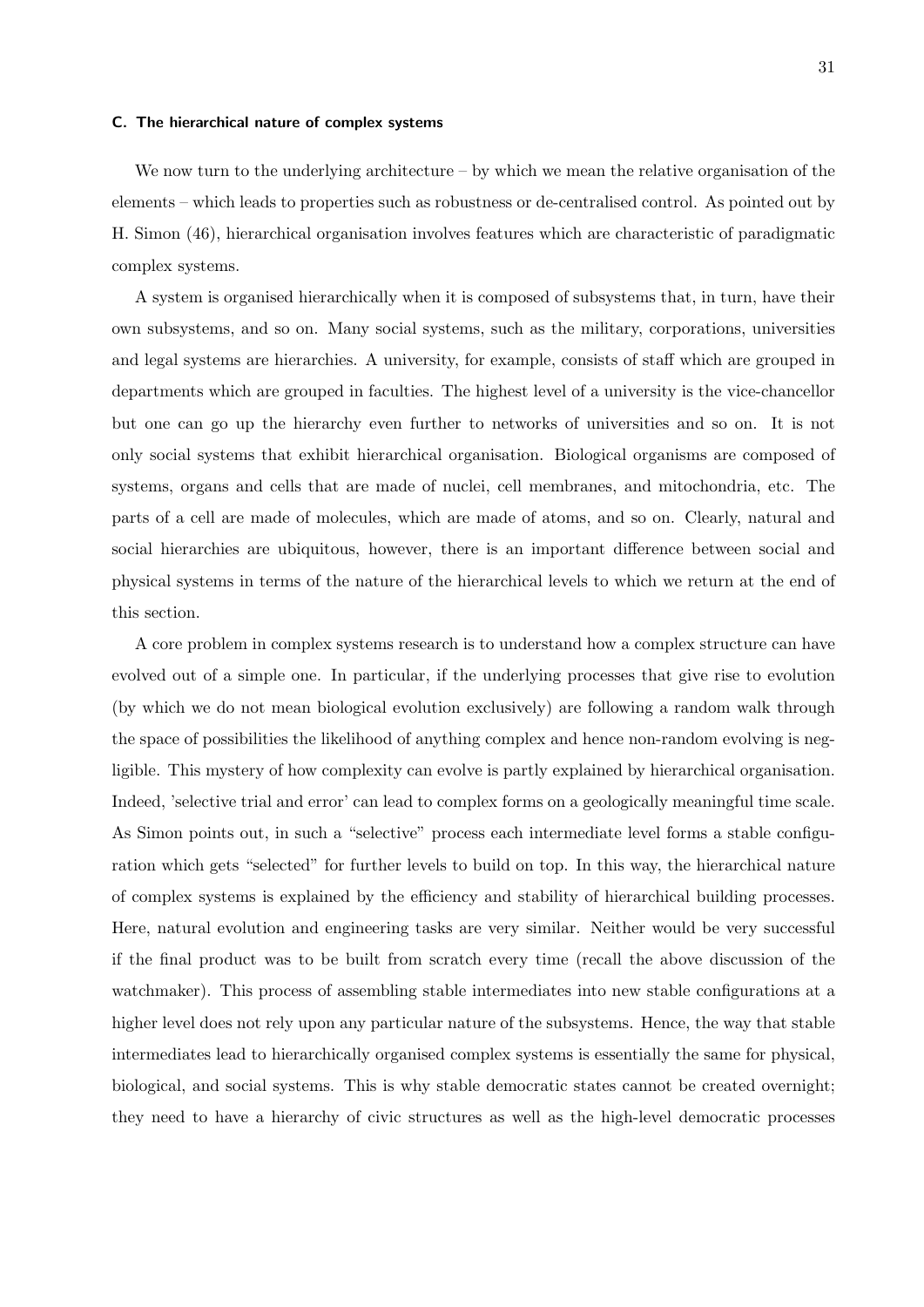for electing the government. It is apparent that hierarchical architecture and the evolution and stability of complex systems are intricately linked.

So the robustness of many complex systems arises from the hierarchical process which generates them and their hierarchical organisation. Many other common features of complex systems can be similarly explained. The absence of central control, for instance, may also be a consequence of hierarchical organisation. For example, a cell is composed of molecules which are composed of atoms etc. Thus, an organism is composed of a multitude of identical particles. None of these has any particular role at the outset. The particles are equipped with the same interaction forces and dynamical degrees of freedom. The different levels of the hierarchy are made up of regroupings of lower levels, of a redefining of the system's boundaries. Physical systems do not have a central control because the highest level of the hierarchy is merely the sum of the levels below.

Here we find a general difference between physical or biological systems on the one hand and social systems on the other that is not mentioned in Simon's discussion. In a social system an element at a higher level does not necessarily consist of elements at the level below. The CEO of a company, for example, does not 'consist' of her employees. She is, indeed, a novel central control element. This being said, many social systems do exhibit complex features. For example, the stock market is highly complex in the sense that there are many traders interacting, equipped with buying and selling capacity, and this gives rise to feedback, as in a market panic. The resulting dynamic is highly unpredictable though and it is often claimed that the market as a whole behaves like a random walk. Hence, whether or not a company is a complex system in the full sense of the term is an open question. Although the interactions between many companies make for a good candidate.

The connection between social and physical hierarchies can be regained to some extent when we consider the additional element of representation. A head of a political party, for example, not only controls the party but also represents its members. Social hierarchies can combine to larger and larger systems through the mechanism of representation. An organisation like the United Nations could not exist if we didn't allow for representative governance. There is no such thing as "representation" in most physical systems and this makes the robust communication between millions of molecules even more impressive.

The hierarchical architecture of complex systems is linked to the Statistical Complexity as a measure of a complexity. Crutchfield writes that "[...] a data set is complex if it is the composite of many symmetries." (10). A hierarchical structure possesses exactly the architecture which can generate many symmetries. Such symmetries are, for example, the low- and high-frequencies which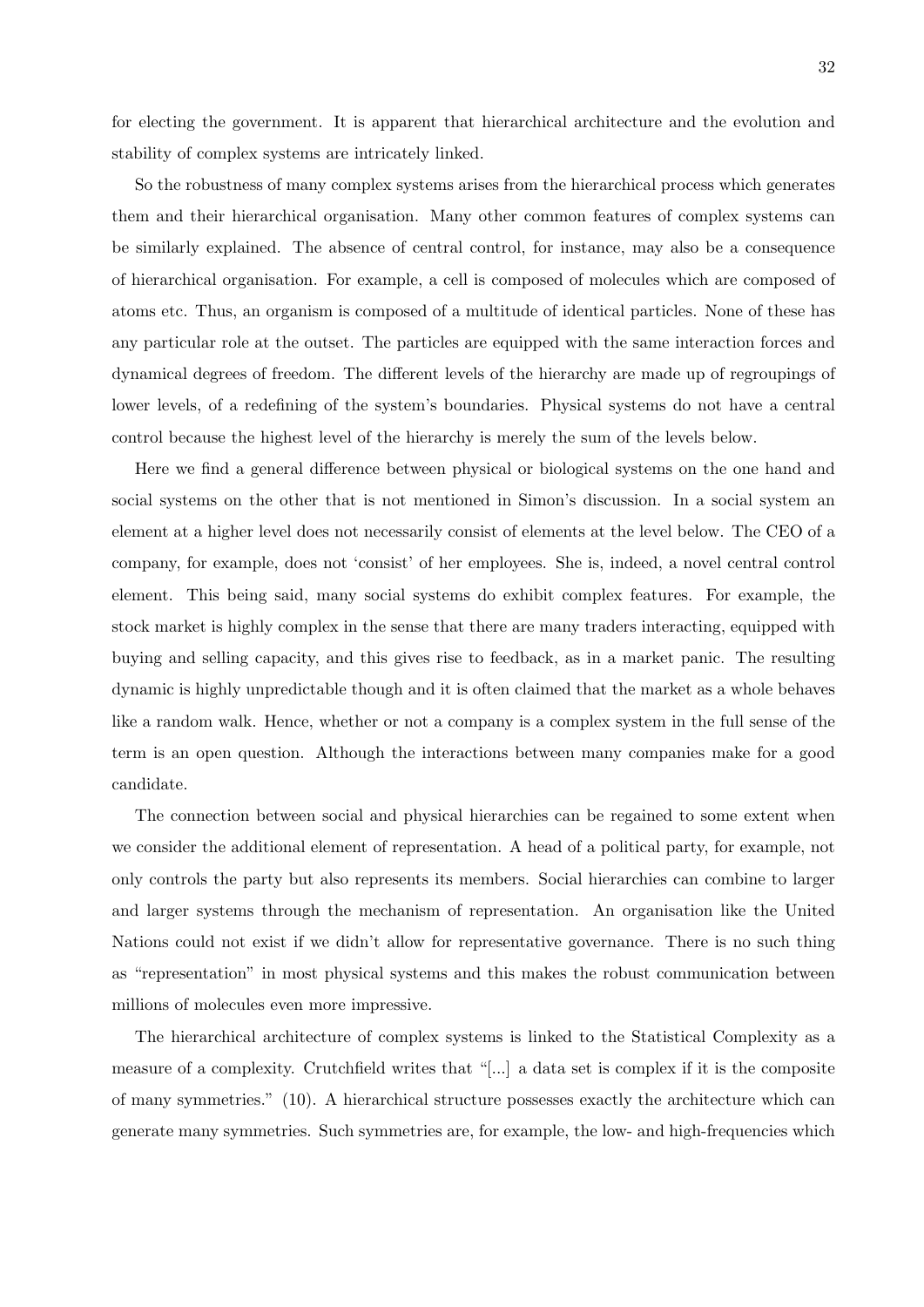are associated with the upper and lower levels of the hierarchy, as described by Simon. Thus, the definition of a complex system as one which has high Statistical Complexity does overlap if not coincide with the definition of a hierarchy. It is an open question whether any non-hierarchical, non-engineered structure generates data with high Statistical Complexity.

It is fair to ask how the natural sciences were so successful before they began to take the hierarchical structure of nature into account. Clearly, physical and not just biological reality is hierarchical. Subatomic particles form atoms, they in turn form molecules, crystals, condensed matter and ultimately rocks, planets, solar systems, galaxies, clusters and superclusters. However, the natural sciences can generate meaningful and predictive theories for higher levels without knowing much about the lower levels, because often a higher level can be explained with only a coarse picture of the level underneath it or indeed with no picture at all as with the gas laws and phenomenological thermodynamics, both of which were developed independently of how we now understand their microstructural underpinnings. Similarly, the statics and dynamics of fluids and solids was studied long before the existence of atoms and molecules was known, and an atomic physicist does not need to know about subatomic particles to master her field.

However, in contemporary science, understanding the levels above and below is becoming more and more important to the science of a particular level. Many of the phenomena now studied in the natural and social sciences are beyond the scope of any one discipline. For example, understanding human diseases requires knowledge of the physics of electromagnetism, the chemistry of molecular bonding, the biology of cellular organisms, and the psychology of the human mind. Hence, the increasing success of complex systems research shows that our scientific knowledge has reached the point where we are able to put pieces together that we had previously been gathering separately. Complexity science contributes to and is only possible because of the unity of science.

## VII. CONCLUSION

The right measure of the order exhibited by complex systems must be computable and not be maximal for randomness. Crutchfield's Statistical Complexity has these features, and is also in other ways illustrative of a good complexity measure. Inferring the minimal  $\epsilon$ -machine from a data sequence means identifying some form of pattern or structure, statistical or deterministic in the data. It is time to raise an important philosophical issue for complexity science, or, indeed, any scientific theory, namely the question of realism versus instrumentalism. What are the prospects for adopting a realist position toward the patterns represented by  $\epsilon$ -machines as opposed to the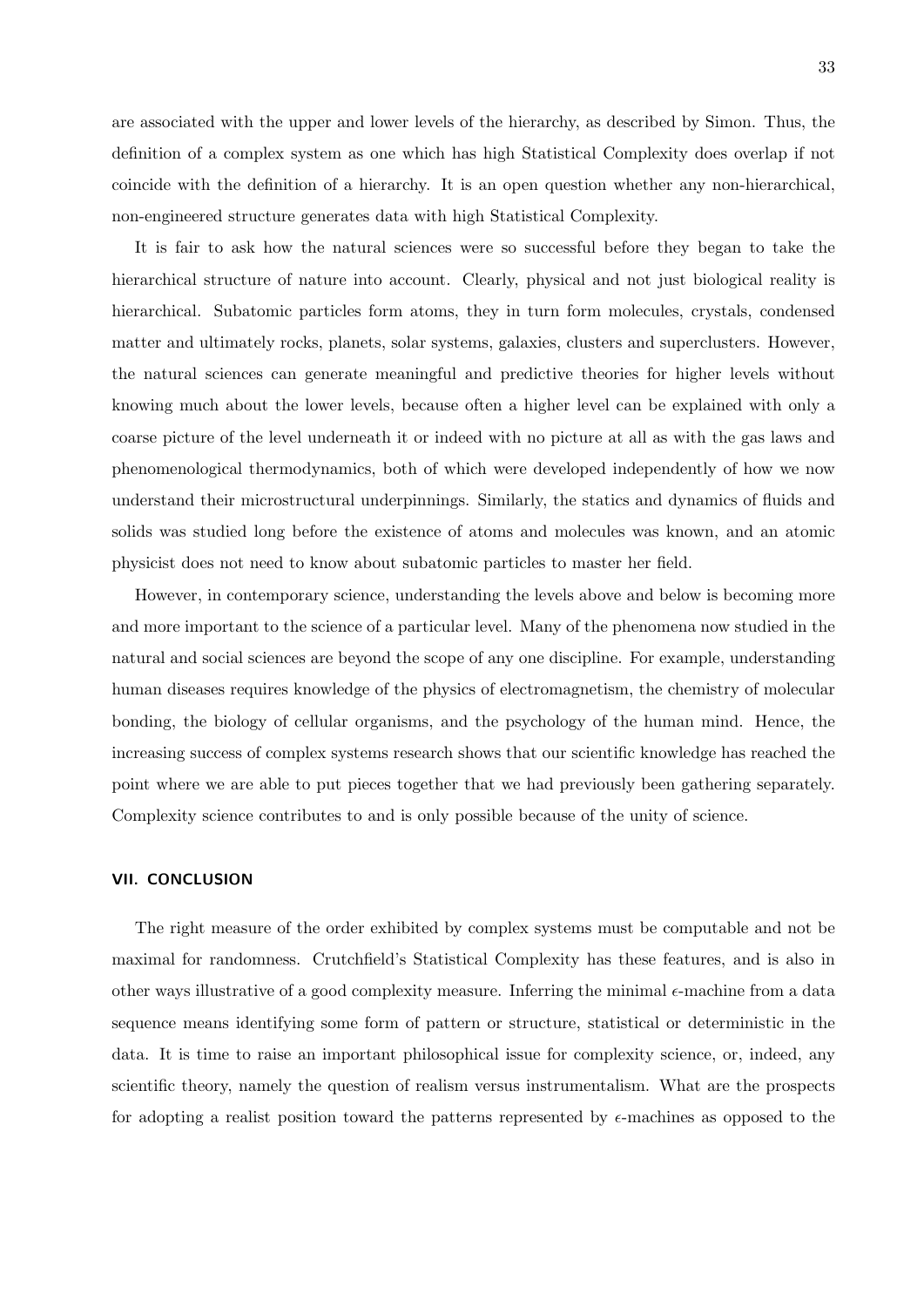view, say, that the patterns are merely useful tools for predicting the system's behaviour but not real features of the world?

In nature patterns are everywhere: the familiar arrow-head flight formation of geese; bees which assemble honeycomb into an hexagonal tessellation; the spiral formations of sunflowers and galaxies. Cicadas of the genus magicicada exhibit the interesting temporal pattern that their life-cycles are prime numbers of years to avoid synchrony with potential predators' lifecycles. The scientific study of naturally occurring patterns requires both a suitable means for formally representing patterns and a method of inferring patterns from data that picks out objective features of the world. The reconstruction of  $\epsilon$ -machines meets the former challenge by representing patterns via the smallest computational model capable of statistically reproducing them. The latter challenge is an instance of the classic problem of natural kinds articulated by Plato:

. . . [T]o be able to cut up each kind according to its species along its natural joints, and to try not to splinter any part, as a bad butcher might do.(5, 542)

Patterns are doubly challenging for the scientific realist because not only are physical theories concerning patterns subject to the usual anti-realist arguments (namely the pessimistic metainduction, the underdetermination argument and so on), but also all examples of patterns, such as the ones given above, are dependent on the existence of some underlying matter to exhibit them so there is always the objection that all that really exists is the matter not the pattern. A related but stronger motivation for antirealism about the patterns studied by the complexity sciences is reductionism. The reductionist begins with the plausible premise that the causal power of a high level phenomenon, say a brick, is nothing over and above the sum of its micro constituents' causal powers. Next she argues that only those objects whose causal interactions are necessary to produce the observed phenomena should be regarded as the real ones. The conclusion is that bricks and windows are superfluous causal terms in our explanation of observed phenomena. In other words, all phenomena arise from the low level knocking about of objects, and these are the only objects one needs to take to exist. An example of this strategy is eliminative materialism in the philosophy of mind, which seeks to replace folk-psychological discourse about minds, beliefs and emotions etc. with neuroscientific discourse about neural activity within the central nervous system. Contemporary metaphysics has also employed causal exclusion arguments against higher level phenomena, taking atomic collisions and suchlike as paradigm causal mediators and leading some authors (34) to dismiss talk of baseballs breaking windows, on the grounds that what *really* does the interacting are the brick's and the window's microstructures. Higher level phenomena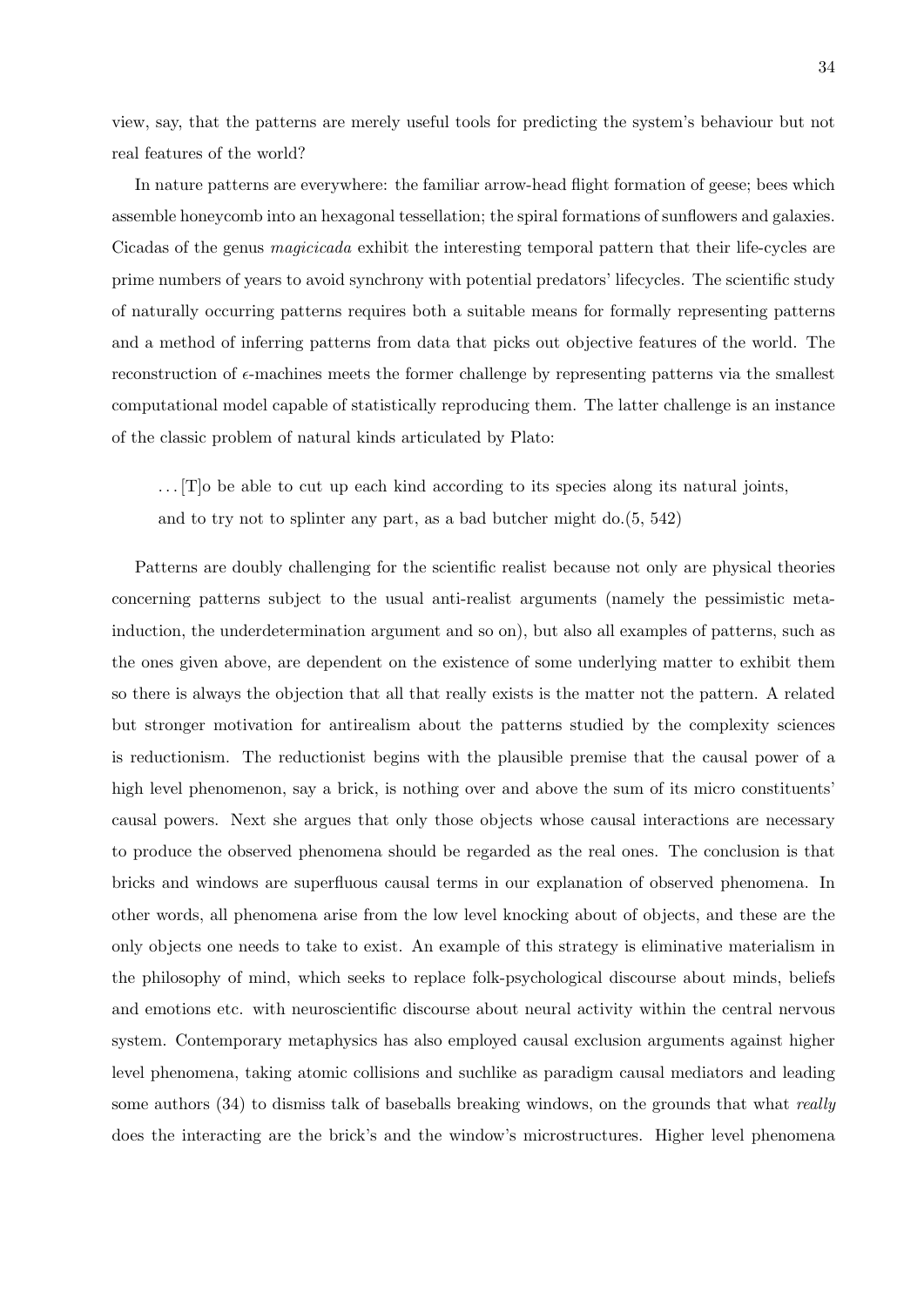such as bricks and windows are redundant causal terms and we are urged to view them as merely predictively useful abstractions, that is, we are urged to be instrumentalists about bricks and windows.

So how might we justify a realist attitude towards patterns? The most promising approach pioneered by Daniel Dennett in his paper "Real Patterns" (11) and endorsed in one form or another by David Wallace  $(49)$  and James Ladyman and Don Ross  $(2007)(27)$  is to appeal to the remarkable amount of computational effort saved at the expense of very little predictive power when adopting a theory of patterns. Consider Wallace's example: suppose we are interested in predicting the movements of a tiger when hunting its prey; one approach would be to model the entire tiger, prey, environment system on the sub-atomic level and study its dynamics according the laws of quantum mechanics, since quantum mechanics is by far the most accurately verified physical theory ever devised we should be confident our predictions will be highly accurate. This strategy is obviously completely impractical because there is no realistic hope of obtaining an accurate quantum mechanical description of the entire system let alone computing its time evolution. Ascending to a higher level, we may view the tiger and its prey as biological systems and attempt to predict their behaviour through our understanding of biochemistry and neuroscience. This approach is vastly simpler than the previous approach but still way beyond our practical reach. Notice also that some accuracy will have been sacrificed. Highly improbable quantum fluctuations simply do not occur in the biological picture but this loss of accuracy is overwhelmingly insignificant in comparison to the reduction of the computational complexity of modelling the situation. Ascending to the even higher level of animal-psychology we have again compromised on predictive accuracy since the fine details of the individuals will not be modeled. However, as before this small loss in predictive power is more than compensated for by now having a tractable means for accurately predicting how the situation will play out. To quote Wallace's slogan:

A tiger is any pattern which behaves as a tiger.(49, 7)

This sounds like realism: tigers exist and they are anything that behaves like a tiger. However the discussion so far has been distinctly instrumentalist in tone reporting how ascending to higher levels serves to increase our practical predictive capacity.

To sum up:

- 1. We are pursuing a realist account of patterns in the physical world.
- 2. It is noted that some patterns allow for an enormous simplification of our model of reality while trading off relatively little predictive power.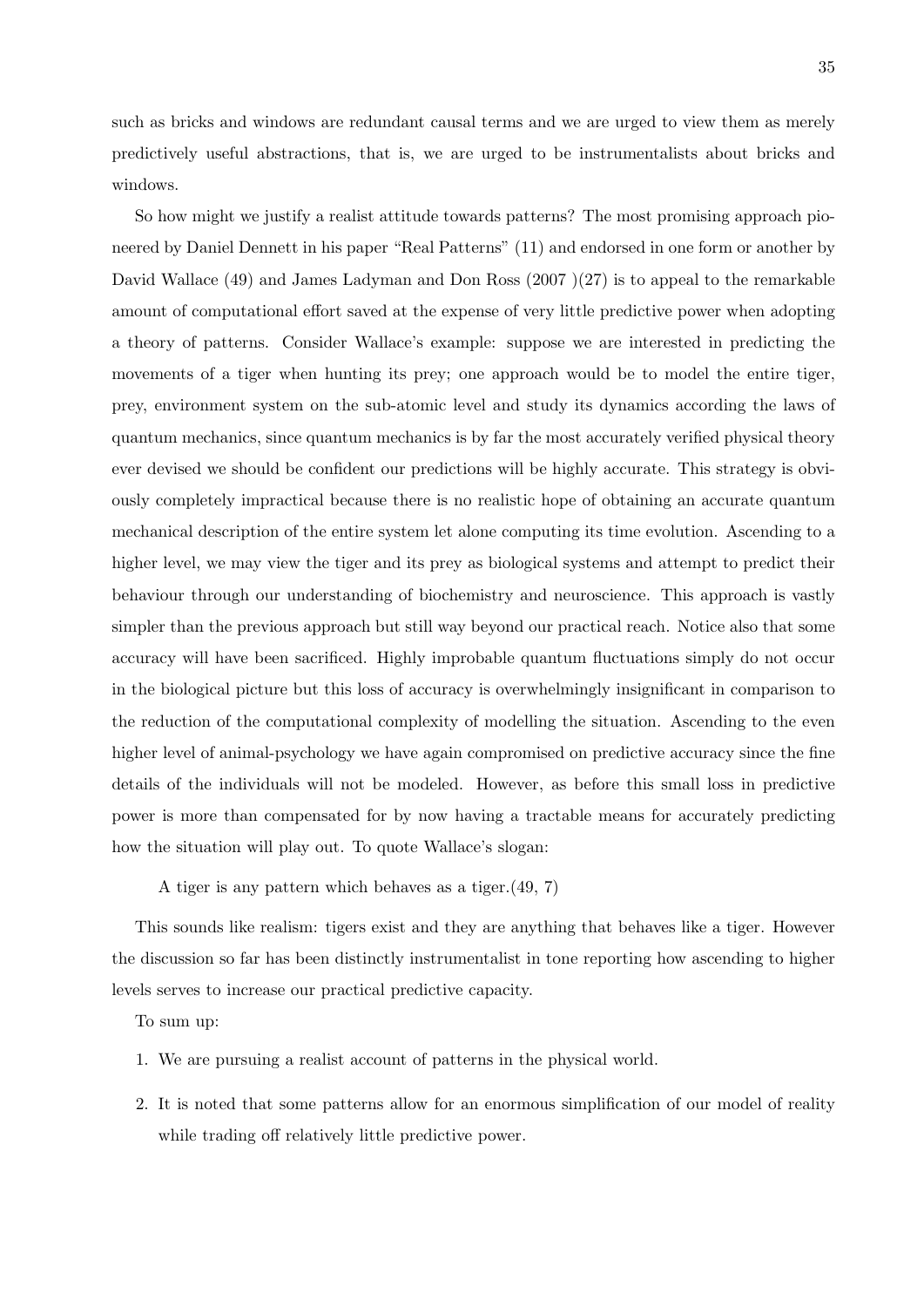3. Identifying patterns via their predictive utility is suggestive of an instrumentalist and antirealist approach. How can a pattern's predictive utility be given ontological weight?

The beginnings of a theory to answer the latter question were given by Dennett (11) and refined by Ross (41) and Ladyman (27) resulting in an ontological account of patterns called Rainforest Realism. The main thesis is that since computation is a physical process there is a determinate matter of fact about whether a pattern is predictively useful, namely, if it is possible to build a computer to accurately simulate the phenomena in question by means of said pattern, and if doing so is much more computationally efficient than operating at a lower level and ignoring the pattern. Since computation is a physical process, it is the laws of physics which determine whether such and such a computation can occur and hence whether a given pattern is real. Crutchfield and Shalizi prove in Section 5 of  $(42)$  that  $\epsilon$ -machines are the unique, optimal predictors of the phenomena they are meant to model.

Our first theorem showed that the causal states are maximally prescient; our second, that they are the simplest way of representing the pattern of maximum strength; our third theorem, that they are unique in having this double optimality. Further results showed that  $\epsilon$ -machines are the least stochastic way of capturing maximum-strength patterns and emphasized the need to employ the efficacious but hidden states of the process, rather than just its gross observables, such as sequence blocks.(42, 853)

The claim is that the patterns inferred and represented by  $\epsilon$ -machines are the simplest, most accurate means for predicting the behaviour of the system they describe. According to rainforest realism it must be possible to construct a computer capable of simulating the phenomena under investigation by means of some pattern, in this case an  $\epsilon$ -machine, in order for the pattern to be real. We know that in the vast majority of cases this will be possible.  $\epsilon$ -machines are typically members of a simple class of computers such as finite state automata and we know from daily experience that we are adept at building computing devices capable of simulating these, namely, desktop computers. So long as we have enough memory, energy and time to run our computer the pattern described by the simulation is an objective feature of the simulated phenomena. The process of inferring  $\epsilon$ -machines does indeed identify real patterns. Rainforest realism, despite its emphasis on the predictive utility of patterns, avoids instrumentalism through a criterion of pattern reality – the possibility or otherwise of such and such a computing device – whose truth is determined by objective facts about the physical world.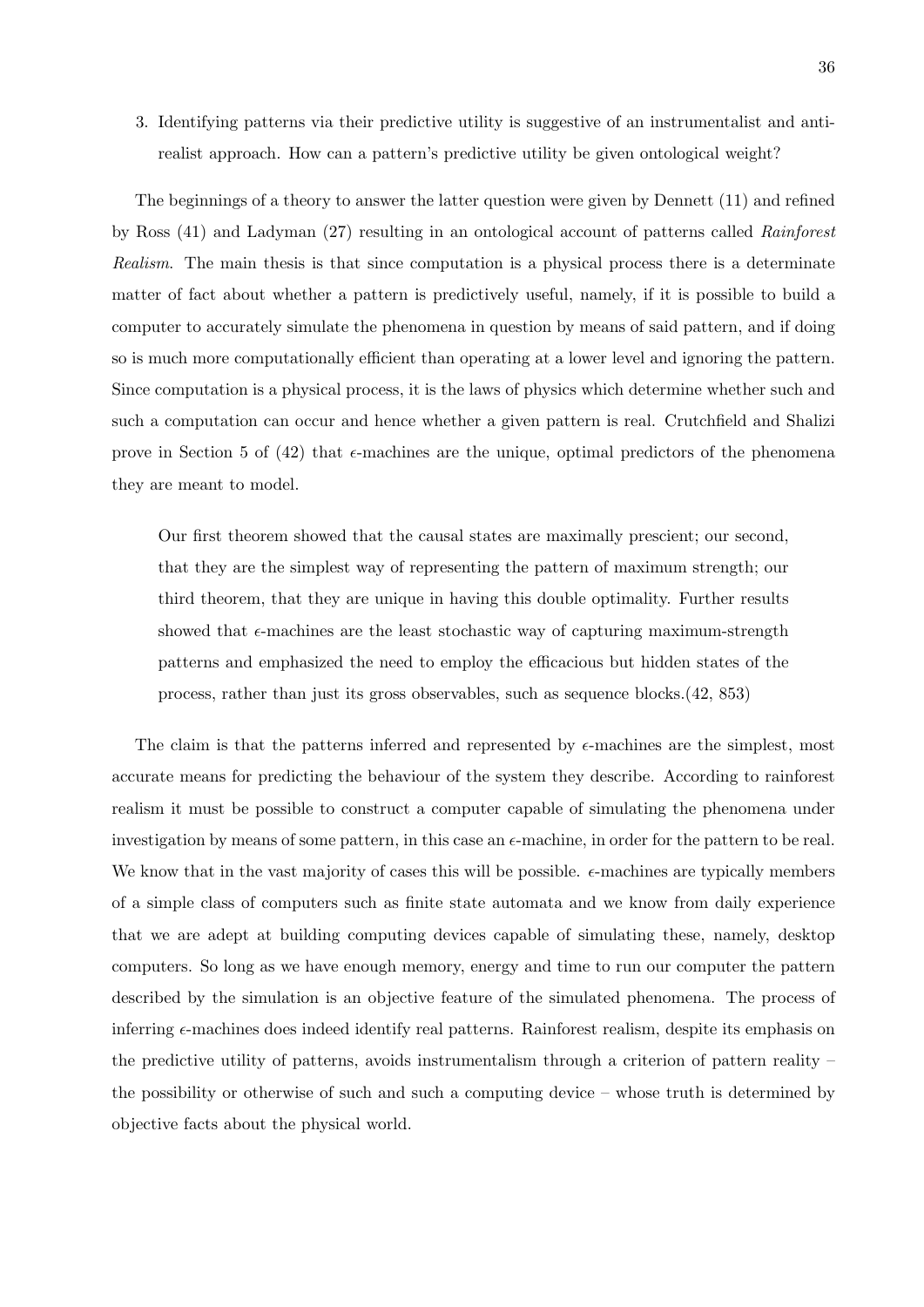#### **References**

- [1] P.W. Anderson. More is different: Broken symmerty and the nature of the hierarchical structure of science. Science, 177, 1972.
- [2] W. Brian Arthur. Complexity and the economy. Science, 284:107–109, April 1999.
- [3] Remo Badii and Antonio Politi. Complexity: Hierarchical Structures and Scaling in Physics. Cambridge University Press, 1999.
- [4] Charles. H. Bennett. Logical depth and physical complexity. In R Herken, editor, The Universal Turing Machine, A Half-Century Survey, pages 227–257. Oxford University Press, Oxford, 1988.
- [5] John M. Cooper, editor. Phaedrus in Plato Complete Works. Hackett, 1997.
- [6] Thomas M. Cover and Joy A. Thomas. Elements of Information Theory. Wiley-Blackwell, 2nd edition edition, September 2006.
- [7] James P. Crutchfield. The calculi of emergence: computation, dynamics and induction. Physica D: Nonlinear Phenomena, 75(1-3):11–54, 1994.
- [8] James P. Crutchfield and Cosma R. Shalizi. Thermodynamic depth of causal states: objective complexity via minimal representations. Physical Review E, 59(1):275–283, 1999.
- [9] James P. Crutchfield and Karl Young. Inferring statistical complexity. Physical Review Letters, 63:105, 1989.
- [10] James P. Crutchfield and Karl Young. Computation at the onset of chaos. Entropy, Complexity and the Physics of Information, SFI Studies in the Sciences of Complexity, VIII:223–269, 1990.
- [11] Daniel Dennett. Real patterns. The Journal of Philosophy, 88(1):27–51, 1991.
- [12] Editorial. No man is an island. Nature Physics, 5:1, 2009.
- [13] Richard Feynman. Feynman Lectures on Computation. Westview Press, 2000.
- [14] Richard Foote. Mathematics and complex systems. Science, 318:410–412, October 2007.
- [15] Murray Gell-Mann. What is complexity. *Complexity*, 1:1, 1995.
- [16] Murray Gell-Mann and Seth Lloyd. Information measures, effective complexity, and total information. Complexity, 2(1):44–52, 1996.
- [17] Murray Gell-Mann and Seth Lloyd. Effective complexity. In Murray Gell-Mann and Constantino Tsallis, editors, Nonextensive Entropy – Interdisciplinary Applications. The Santa Fe Institute, OUP USA, 2004.
- [18] Nigel Goldenfeld and Leo P. Kadanoff. Simple lessons from complexity. Science, 284:87–89, April 1999.
- [19] Peter Grassberger. Toward a quantitative theory of self-generated complexity. International Journal of Theoretical Physics, 25(9):907–938, 1986.
- [20] Peter Grassberger. Problems in quantifying self-generated complexity. Helvetica Physica Acta, 62:489– 511, 1989.
- [21] John H. Holland. Adaptation in Natural and Artificial Systems: An Introductory Analysis with Applications to Biology, Control and Artificial Intelligence. MIT Press, new edition edition, July 1992.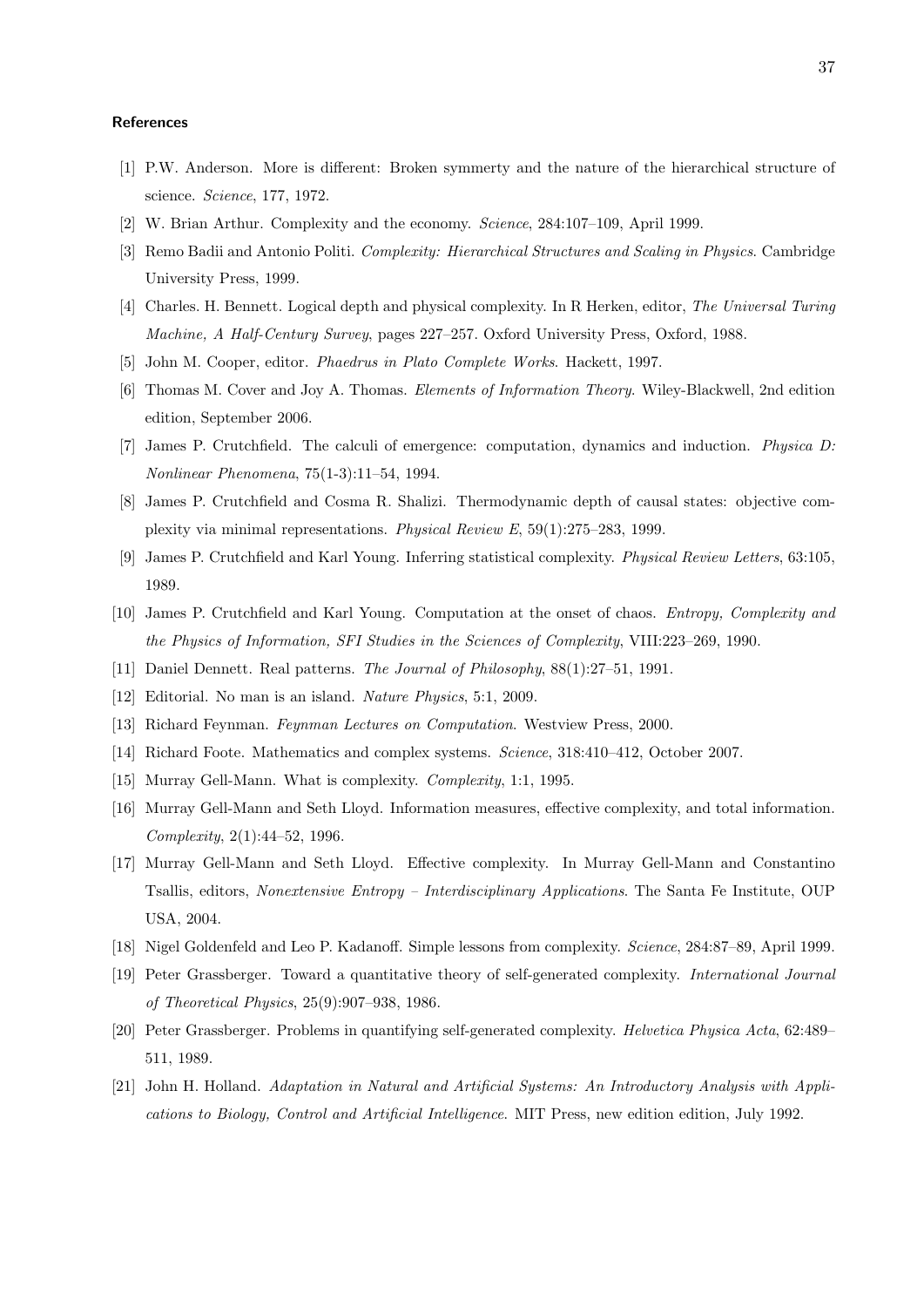- [22] John H. Holland. Complex adaptive systems. Daedalus, 121(1):17–30, 1992.
- [23] E.T. Jaynes. Information theory and statistical mechanics. The Physical Review, 106(4):620–630, May 1957.
- [24] E.T. Jaynes. Information theory and statistical mechanics. ii. The Physical Review, 108(2):171–190, October 1957.
- [25] A.N. Kolmogorov. Three approaches to the quantitive definition of information. Problems of Information Transmission, 1:1–17, 1965.
- [26] A.N. Kolmogorov. Combinatorial foundations of information theory and the calculus of probabilities. Russian Mathematical Surveys, 38(4):29–40, 1983.
- [27] James Ladyman, Don Ross, David Spurrett, and John Collier. Everything Must Go: Metaphysics Naturalized. Oxford University Press, 2007.
- [28] Chun-Biu Li, Haw Yang, and Tamiki Komatsuzaki. Multiscale complex network of protein conformational fluctuations in single-molecule time series. Proceedings of the National Academy of Sciences, 105(2):536–541, 2008.
- [29] Ming Li and Paul M.B. Vitnyi. An Introduction to Kolmogorov Complexity and Its Applications. Springer, 3rd ed. edition, March 2009.
- [30] Seth Lloyd. Measures of complexity: a nonexhaustive list. Control Systems Magazine, IEEE, 21:7–8, 2001.
- [31] Seth Lloyd and Heinz Pagels. Complexity as thermodynamic depth. Annals of Physics, 188:186–213, November 1988.
- [32] R.S. MacKay. Nonlinearity in complexity science. 2008.
- [33] Karl Mainzer. Thinking in Complexity: The Complex Dynamics of Matter, Mind and Mankind. Springer, 1994.
- [34] Trenton Merricks. Objects and Persons. Oxford University Press, 2001.
- [35] Sandra Mitchell. Unsimple Truths: Science, Complexity, and Policy. University of Chicago Press, 2009.
- [36] Edgar Morin and J. L. Roland Belanger. Method: Towards a Study of Humankind : The Nature of Nature: 001. Peter Lang Pub Inc, November 1992.
- [37] William Paley. Natural Theology. Oxford University Press, 2006.
- [38] A.J. Palmer, C.W. Fairall, and W.A. Brewer. Complexity in the atmosphere. Geoscience and Remote Sensing, IEEE Transactions on, 38(4):2056–2063, 2000.
- [39] Julia K. Parrish and Leah Edelstein-Keshet. Complexity, pattern, and evolutionary trade-offs in animal aggregation. Science, 284:99–101, April 1999.
- [40] D. Rind. Complexity and climate. Science, 284:105–107, April 1999.
- [41] Don Ross. Rainforrest realism: A dennettian theory of existence. In Don Ross, editor, Dennett's Philosophy: A Comprehensive Assessment, chapter 8, pages 147–168. MIT Press, 2000.
- [42] Cosma R. Shalizi and James P. Crutchfield. Computational mechanics: Pattern and prediction, structure and simplicity. Journal of Statistical Physics, 104(3):817–879, 2001.